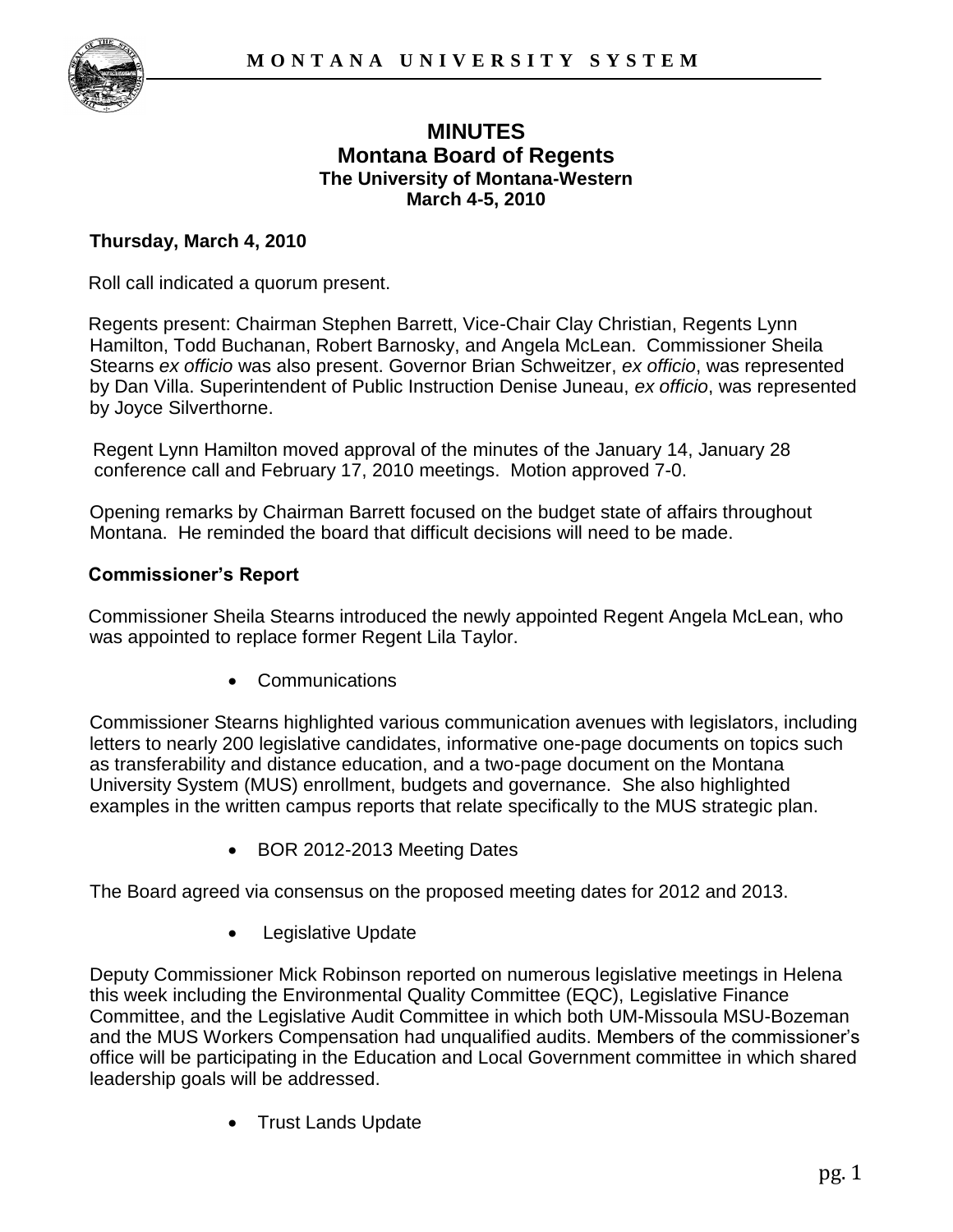

Commissioner Stearns explained that the effort to keep our trust lands working for us as Congress intended is an on-going process. She noted that the cabin site lessees are now seeking assistance from the legislature's Environmental Quality Council; discussion is underway today, March 4, on this issue, and proposals may emerge in the next legislative session in regard to lease rates and their relationship to fair-market value.

Spring enrollment

Associate Commissioner Tyler Trevor reported the MUS has grown by 8% this past year, due to an increase of 3,000 students. President George Dennison noted that growth students at UM, required an additional 150 class sections.

President Dennison referenced a series of articles about reform and reinvention in higher education that he distributed to the board and that were written from the viewpoint of presidents and chancellors.

# **System Action Items / Information**

a. BOR Strategic Plan Update *ITEM 146-108-R0310* 

Chairman Barrett reminded the board of the need to look at this document carefully as it is the guiding document which staff uses as direction.

Mr. Trevor stated that the area of research and development does not cover everything the MUS does and is an area the system office will work on with the campuses. The board reached consensus on the need to add another section to the strategic plan focused on graduate education.

Mr. Trevor stressed the importance of having an integrated information system to achieve the third goal to improve the accuracy, consistency and accessibility of system data.

Dan Villa, Governor's Education Policy Advisory, explained that the Office of the Commissioner of Higher Education, governor's office, Department of Labor, Department of Health and Human Services, and Office of Public Instruction applied for a joint grant for a P-20 data system. He said the intent is to track effectiveness of pre-kindergarten programs through higher education and the workforce. The state of Montana has \$4 million for the project and the grant requests an additional \$9 million from the federal government. The awardees have not been announced yet.

Mr. Trevor stated that the biennial review and update of the budget allocation model is consistent with state and system policy goals. He said Deputy Commissioner Robinson heading this up and has already been working with others on it.

Regent Hamilton requested that the commissioner's office gather information on the real cost of higher education to enable the board to see different metrics showing the true costs students and families are facing. She added that as a result of not receiving significant state funding, perhaps it is time to begin conversations about need-based aid. She requested including measureable need-based aid components in the strategic plan.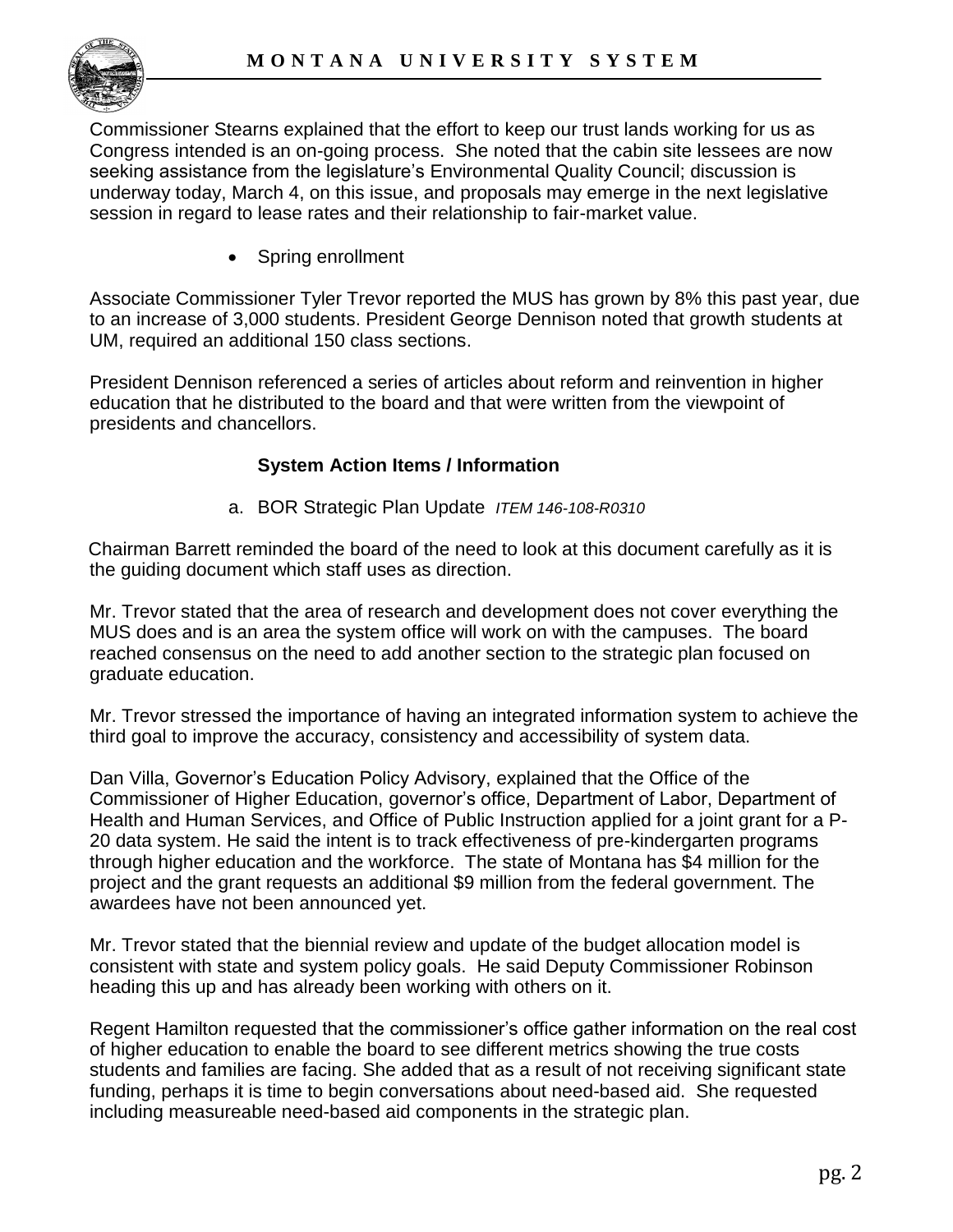

Dean Joe Schaeffer encouraged the board to be mindful of how the campuses are acting on the data and decisions. Provost Royce Engstrom encouraged the addition of the role and importance of graduation education, to the Strategic Plan.

Chancellor Dick Story reminded the board of the importance of undergraduate students participating in research. President Cruzado recommended aligning the strategic plan to the budget allocation process, with consequences for noncompliance included in the process.

Commissioner Stearns stated that Dennis Jones is assisting the university system with budget allocation plans and this is a component being explored. Regent Pease recommended including Western Interstate Commission on Higher Education (WICHE) and other national data for the total cost of education. She suggested including additional information related to college readiness. Regent Pease requested that the plan specifically include college participation rates of non-traditional students.

President Dennison added that it would be helpful to include data on where the nontraditional students are coming from. Dr. Stearns said the suggestion had been made to reference goals regarding recruitment and retention of faculty and staff. Regent Hamilton suggested including the retention rates of tribal college students transferring in the MUS.

Regent Hamilton moved approval of the strategic plan. Motion passed 7-0.

b. MSU Mission/Vision Plan

Chairman Barrett explained the Mission/Vision Plans are updated documents outlining the mission, vision, role, and distinguishing characteristics of Montana State University in Bozeman and The University of Montana in Missoula. The purpose of the documents is for planning, program development, institutional accreditation, and communication to the public. He said the plans are subject to board approval and will be revised at regular intervals.

Deputy Commissioner Moore and Interim Provost Joe Fedoch explained key features of the MSU document, particularly its characterization as a land grant university and what that means to the institution and the state.

c. UM Mission/Vision Plan

Provost Engstrom explained that the UM campus is in the process of accreditation and this document fits in well with other accreditation documents they are currently working on. Provost Engstrom emphasized NWCCU is changing some components and timelines of the accreditation process, requiring all institutions to set core themes in content and pedagogy at their institutions. He highlighted several programs described in the document as unique and highly respected beyond Montana.

President Cruzado added that while the documents presented today are for the MSU-Bozeman and UM-Missoula campuses, both campuses have begun the process of working with their other campuses in creating similar documents on the mission and roles of those campuses.

Regent Christian moved approval of the MSU-Bozeman and the UM-Missoula mission and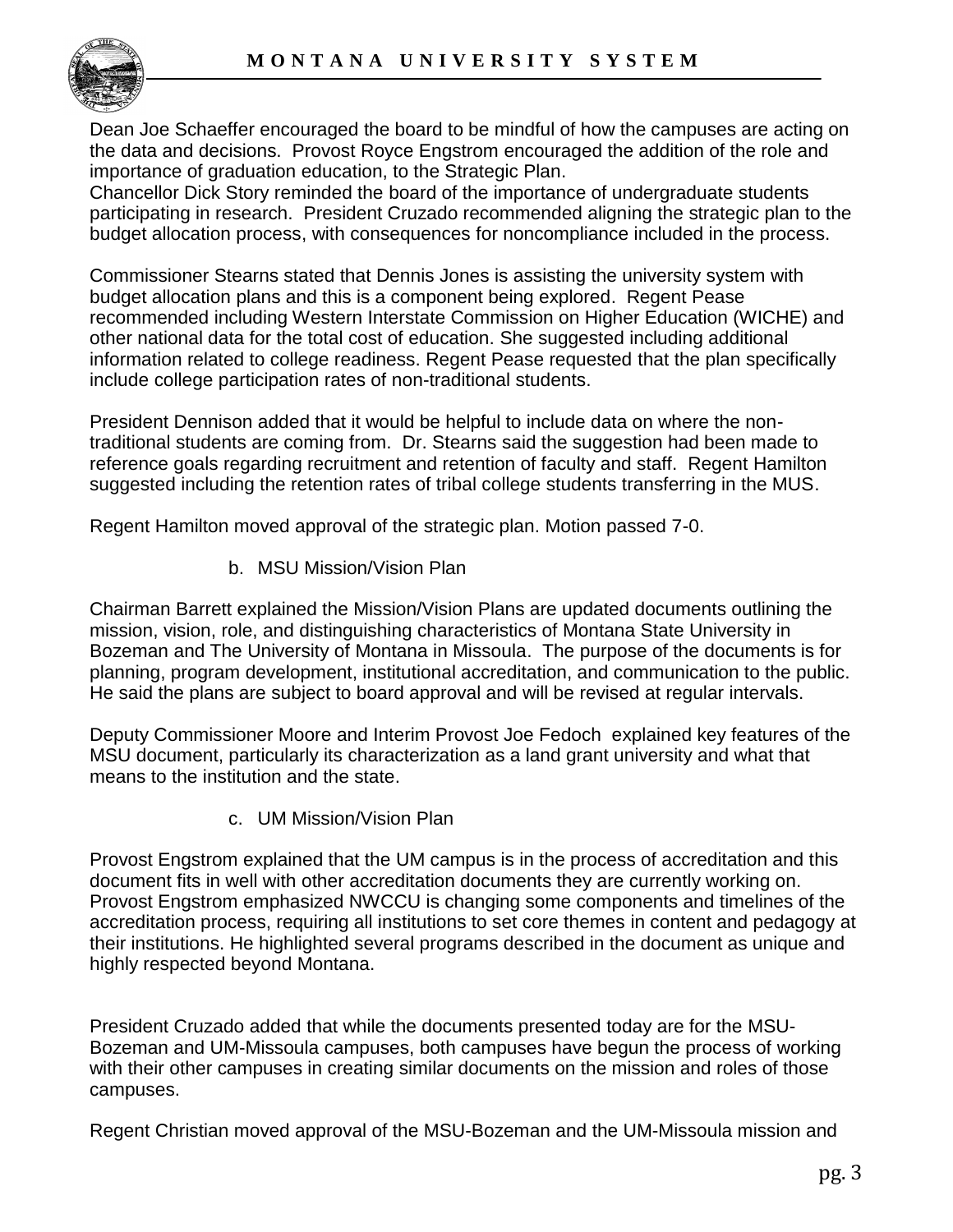

vision statements. Motion passed 7-0.

Regent Hamilton requested having a timeline for approval of the mission and vision statements specified in policy. President Dennison reminded the board that the documents included language stating they will be approved on a five-year cycle.

> d. Revised Eligibility Standards for Accreditation by the Northwest Commission on Colleges and Universities: Board Comment

President Dennison clarified that the revised eligibility standards for accreditation changes the accreditation cycle from every ten years to every seven years. He added that the change in the cycle was in response to criticism suggesting that campuses don't look at accreditation information between accreditation visits. President Cruzado added that this is consistent with the national movement regarding accountability of institutions of higher education.

Regent Pease said she was impressed with the alignment with and importance in the strategic planning that occurs on the campuses. She stressed the importance of the regents' awareness of this process and the critical nature of the seven-year cycle.

Regent Christian requested endorsement from the board on item d. Motion passed 7-0.

e. Regents' Workgroup Update

Regent Buchanan gave an update on the regents' workgroup. He noted that Associate Commissioner Trevor's focus group is working on integration of information systems for efficiency, discussing possible policy changes, outlining infrastructure and technology needs, as well as the necessity of aligning data. Regent Buchanan referenced the role and importance of the College!Now project, led by Deputy Commissioner Mary Moe.

Regent Rob Barnosky told the board that Regent Buchanan had spoken to the Montana Association of Students (MAS) group to gather information on their experiences. He added that the MAS students are considering implementing a campaign thanking Montana for what they do for students.

# **Administrative, Budget and Audit Oversight Committee**

# **ACTION**

a. Revised Operating Budgets FY2010; MT Tech *ITEM 146-1501-R0310*

Chancellor Frank Gilmore explained the unanticipated level of enrollment increases resulting in an increase in revenues above what they had anticipated. Chancellor Gilmore said this item requests permission to utilize the increased funds.

Deputy Commissioner Robinson said OCHE has the authority to approve projects, but due to the large dollar amount on this request, he decided to bring this to the board for approval. He said he will notify campuses that operating budget changes in excess of \$500,000 need to come before the Board of Regents for approval. He said OCHE has the authority to approve intercap loans up to \$500,000, and thus believes that the \$500,000 threshold is an amount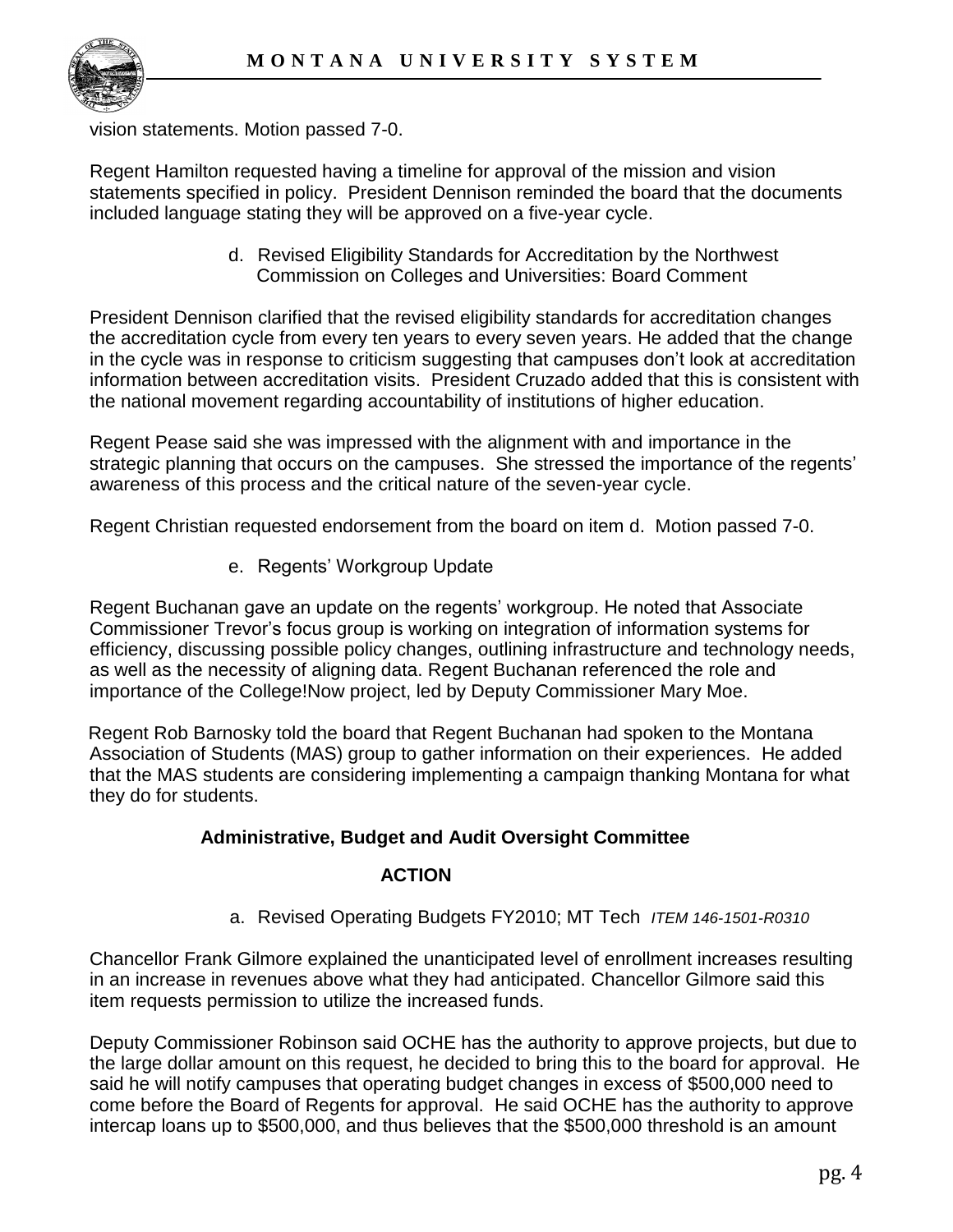

OCHE is comfortable approving with strong rationale. Requests over that amount will be brought to the board for approval.

> b. Authorization to Expend Reverted Appropriations; UM-Western *ITEM 146- 1601-R0310*

Deputy Commissioner Robinson said this item requests authority for UM-Western to proceed with deferred maintenance as specified. Regent Hamilton commended the campuses for taking care of some of the deferred maintenance within annual budgets instead of having all of them included in the LRBP requests.

# **INFORMATION**

a. FY2011 Budget Reduction Process Update

Regent Christian explained that as the budget process proceeds with the likelihood of reduced budgets, the board needs to provide recommendations and address how to build student FTE's back into the allocation process. He reminded the board that increased enrollment also comes with additional costs, additional sections, and student services which all need to be taken into account.

Deputy Commissioner Robinson reviewed the current budget process and reminded the board that recommendations have been submitted, but nothing is final at this point. The Legislative Finance Committee was reviewing those recommendations at the time of this board meeting. Montana statute requires that the MUS can only be reduced by the same amount as the average for the state agencies, which averaged 4.5%, totaling \$6.8 million for the MUS. A "maintenance of effort" limitation is connected to the community colleges and Program 9 educational units as a result of stimulus-funding stipulations in federal and state law. Therefore, the governor's budget office has reduced percentage cuts for the educational units from 5% down to 2.6%. There is little flexibility within MUS budgets. A 10% reduction would be very difficult for the research agencies, system office, and other programs such as student assistance, WWAMI, Teacher Loan Forgiveness, and Tribal College assistance. Reductions at that level would require significant decisions by the board.

Regent Christian stated that nothing is final with the board at this time, nor with the Governor's recommendations. Regent Barrett said circumstances require the board to make some decisions soon, such as in regard to WWAMI slots. He stressed that because of the timeline of the medical school application process, the decision of whether to maintain the number of slots needs to be made at this time. The decision is likely to be revisited during the legislative budget process. Upon recommendation of Chairman Barrett, the board reached consensus to maintain the 20 WWAMI slots for the incoming class.

The regents requested OCHE to work with the campuses to:

- Develop an action plan
- Look for revenue enhancement measures
- Identify under-utilized programs
- Identify under-demanded programs
- Prioritize programs
- Determine reductions and cost savings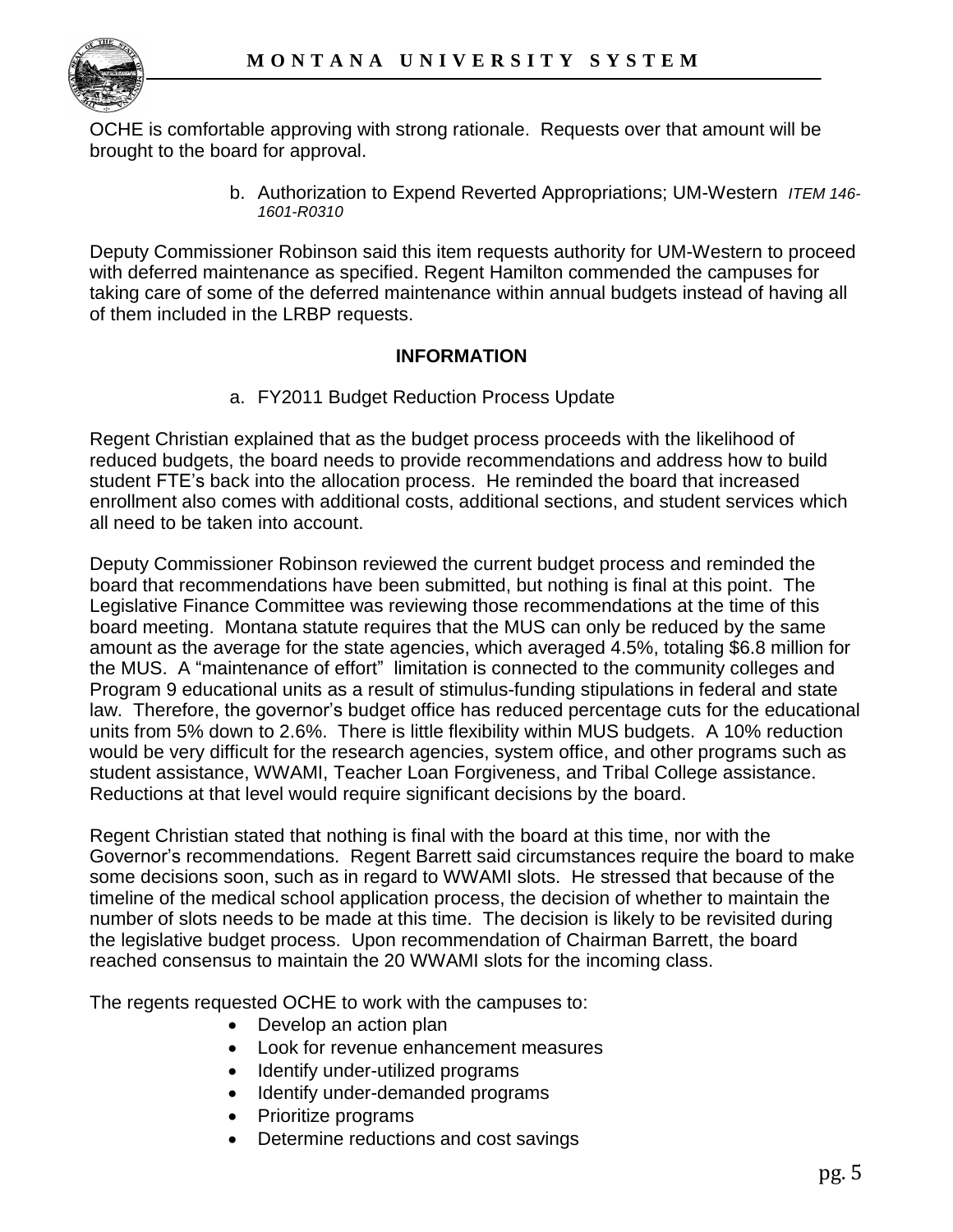

 Engage in increased communication throughout the budget process to keep the board informed

Regent Hamilton requested MSU and UM to bring back information to the board regarding program review and program reductions, including recommendations of what programs to reduce.

President Cruzado urged the board and campuses to continually put the students at the center of the discussions and to think of what the system needs to do to assure the students continue to get a quality education.

Regent Pease stressed the importance of keeping the system office fully funded in order to continue crucial functions for the system as a whole.

Commissioner Stearns told the board there will be many additional conversations with the governor's office, the legislature, campus leadership, and individual regents to gather more information prior to scheduling a conference call meeting regarding budget reduction targets.

b. 2013 Biennium Budget Process Update

Deputy Commissioner Robinson explained factors that play into their upcoming budget decisions including critical educational quality and student needs, enrollment increases, cost control, and the funding cliff issue related to the one-time only funds. He said the goal is to bring recommendations to the May 2010 board meeting.

President Dennison asked the board to consider tuition as a factor if the state does not allocate additional funds to the university system.

The regents stated:

- Need to determine what is causing enrollment growth and whether that growth is expected to continue.
- Need to implement existing policies for directing enrollment in the MUS.
- Need to determine if additional policies are needed to address enrollment.
- Continue to use MUS Strategic Plan for guidance on priorities for improvement and enrollments.

Commissioner Stearns pointed out that the signature effort of the board for planning for growth has been College!Now, which embodies the board's commitment to utilizing two-year education more effectively in Montana.

c. Long Range Building Program – Draft Priority List

Regent Christian said this is a difficult topic in this budget time, yet it is still prudent for the board to continue in this process. He reminded the board that they need to set the priorities before someone else sets the priorities for them.

Deputy Commissioner Robinson said the commissioner's office has met at the campuses often with legislators present to gain as much input as possible. Normally, the process would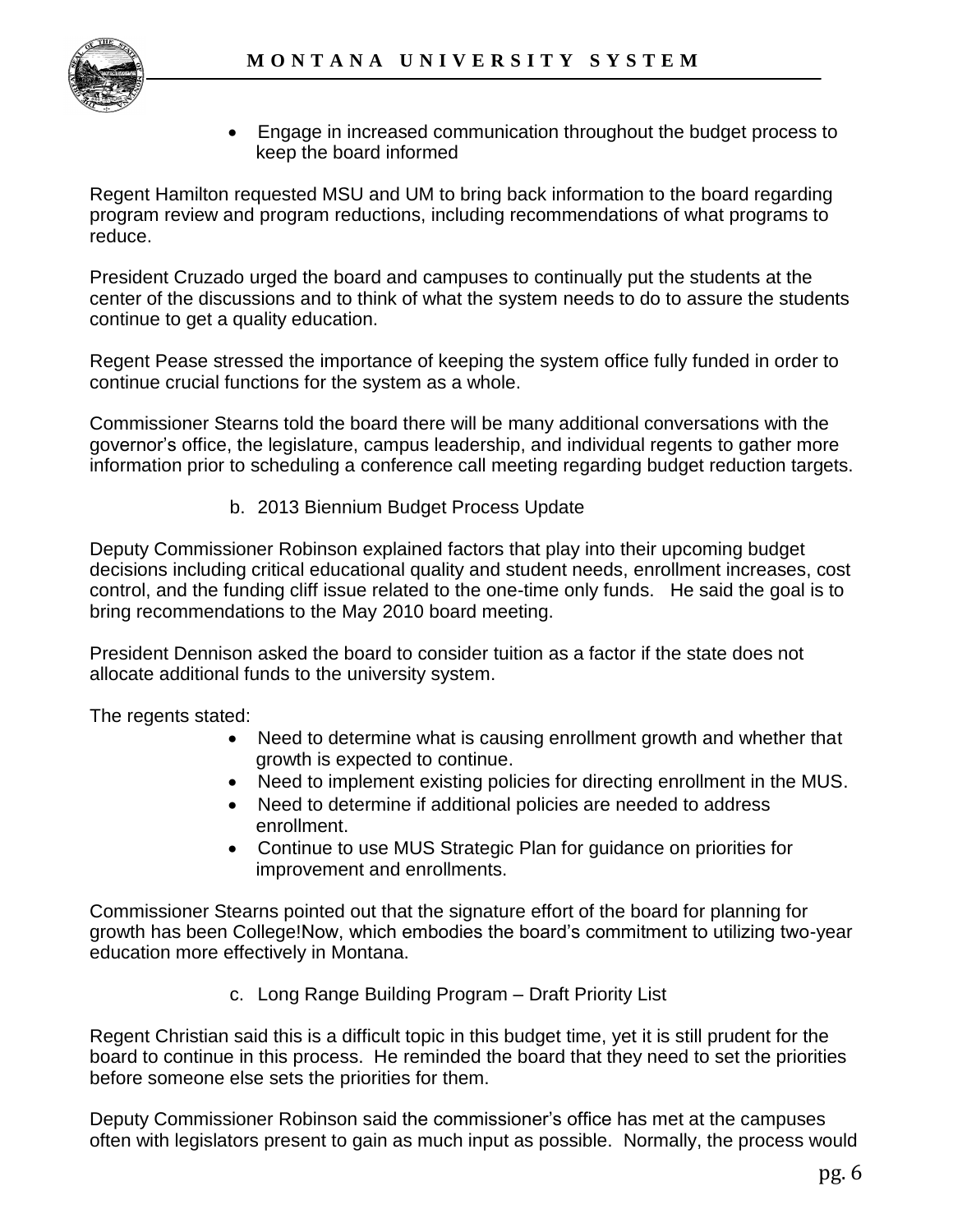be to have a bill for a cash program and a bill for a state bond program. However, he said there has not been a bonded bill the past two legislative sessions. A bond bill typically funds building projects, whereas the cash program deals with deferred maintenance. Mr. Robinson said OCHE and campus leaders have assembled a list of what the MUS considers the priorities list. He explained that with approval of the board, the list of priority projects will be presented to the Department of Administration for possible inclusion in the state LRB Program. The final list will be on the agenda for approval at the May board meeting.

d. MUS Tuition Waivers

Chairman Barrett said the campus tuition waivers total \$30 million, which is \$30 million of tuition dollars the MUS currently does not receive. He asked for further consideration and review of policies and practices regarding waivers.

Deputy Commissioner Robinson reported that the reason this issue was on the agenda is because MSU had exceeded the 2% threshold for non-resident waivers. Thus the board needs to determine whether 2% is the right threshold. He told the board he has asked the campuses to submit documentation detailing how they are using waivers, the dollar amounts involved, whether the waivers are need-based or merit-based, and whether they are 100% tuition waivers or partial. He has asked the campuses to develop a business plan on how to use waivers according to the goals and objectives of the board's strategic plan. He will bring this back to the board in the fall of 2010 along with recommendations.

Regent Hamilton questioned if any of the waivers are directly funded by the state; has the legislature identified any specific waivers and; are all the waivers permissive. Mr. Robinson responded that there is a statute that specifies the Board of Regent "may" issue waivers. He said there has been legislative pressure to increase those in the past, such as for members of the National Guard, but the legislature has not offered additional funding to do so.

Regent Hamilton said she recognizes that waivers are important and critical for campus recruitment and retention efforts. Regent Barrett referenced the effect of fee waivers in attracting non-resident students and making it competitive for those students to attend.

Mr. Robinson explained that if partial waivers were used to recruit a non-resident student, and that student is already paying additional tuition, then it may still be a benefit to the campuses.

Regent Barnosky suggested considering a tuition waiver for student regents in the future.

e. Montana Guaranteed Student Loan Program (MGSLP) Reorganization

Bruce Marks, Director of MGSLP, said federal legislation has been proposed that, if passed, would require that all student loans go through the federal Direct Student Loan Program. He explained that if that were to occur, it would result in a loss of revenue for MGSLP. This would result in a possible staff reduction of 2 to 5 employees. Mr. Marks clarified that MGSLP will continue to provide quality services to students. Regent Buchanan commended Director Marks for the outstanding low default rate for Montana, which is near 1%.

# **CONSENT**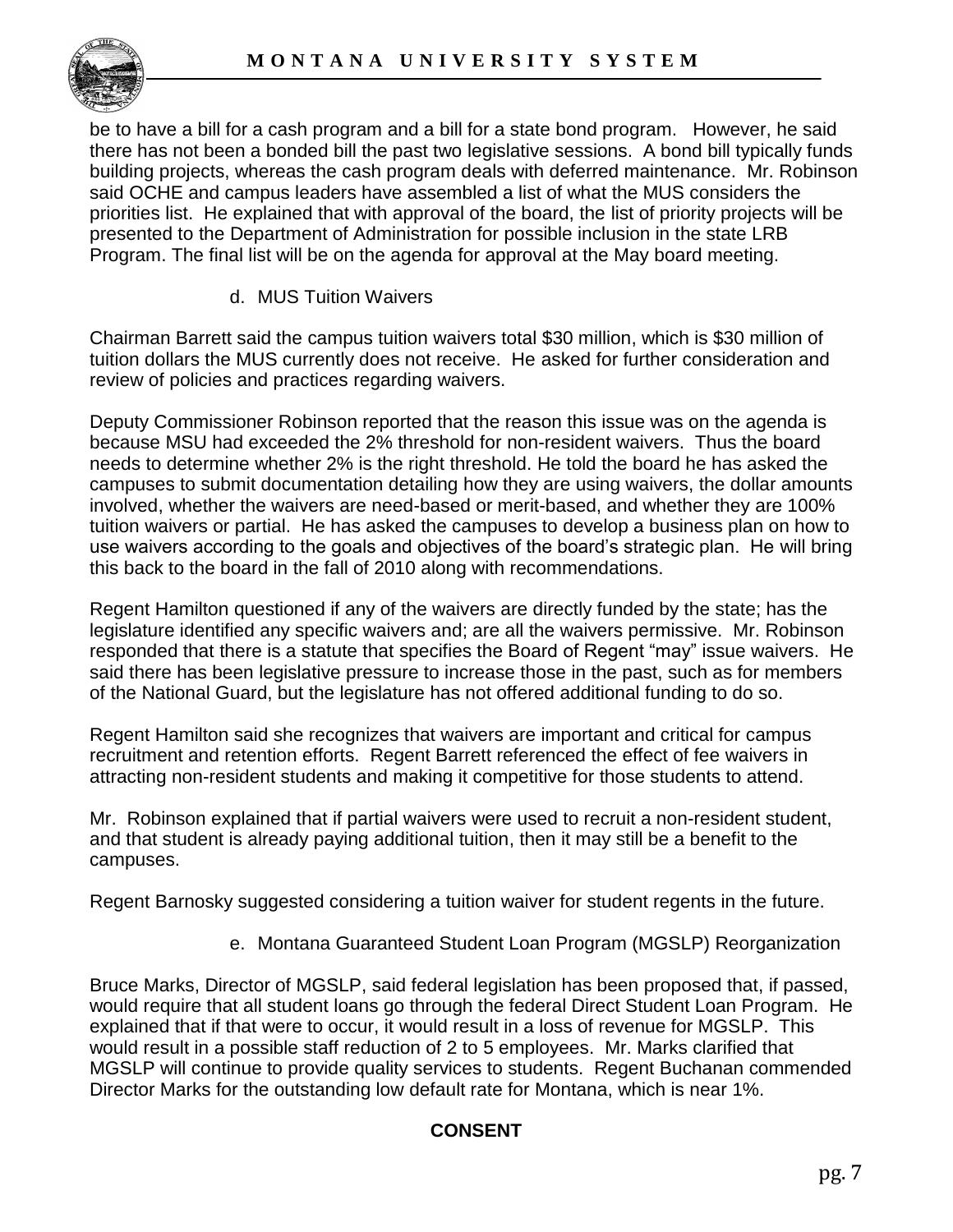

- a. Student Loan Advisory Committee Appointment; OCHE *ITEM 146- 106- R0310*
- b. Student Computer Fee Allocation; MSU-Billings *ITEM 146-2703-R0310*
- c. Student Computer Fee Equipment Allocation; UM-Missoula *ITEM 146- 1013-R0310*
- d. Student Computer Fee Employment Allocation; UM-Missoula *ITEM 146- 1014-R0310*
- e. Authorization to Expend up to \$96,000 of Student Computer Fees; UM-Western *ITEM 146-1602-R0310*
- f. Classroom Technology Equipment Initiative; UM-Missoula *ITEM 146-1015- R0310*

Public Comment:

Diana Leary, UM School of Pharmacy: support for WWAMI program and presentation of petitions.

Marvin Lansberg, MSU-Bozeman faculty senate vice chair: concerned about national trends of privatizing much of higher education and the shifting of costs to students and families.

Doug Coffin, UM and UFA: Encouraged stronger advocacy and looking at what other states are doing to support education, with less reliance on student loans.

# **Academic and Student Affairs Committee**

## **ACTION**

## Level II Action Items (from January submission)

a. Request to offer a minor in Astrobiology, MSU-Bozeman ITEM 146-2003- R0110

Provost Fedock, MSU-Bozeman, explained this request is to authorize the broad-based effort of faculty for an interdisciplinary approach which will draw on a variety of disciplines centered on the origins of life. He said with the involvement of broad expertise, funding from a NASA grant, and the emphasis on students, this is an opportunity to provide a minor in this area.

- b. Land Surveying Certificate, MSU-Bozeman ITEM 146-2004-R0110
- c. Minor in Land Surveying, MSU-Bozeman ITEM 146-2005-R0110

Provost Fedock addressed items b & c together. He explained that item b is a proposed certificate and item c is a proposed minor and each is directed at different audiences. Dr. Fedock said MSU has worked with professional groups in designing the courses needed to receive the professional certificate credential. The issuance of a minor is for students currently enrolled at MSU.

Regent Hamilton expressed concern that the need for both items b & c is poorly documented. She stressed that to have one or two participants a year is not sufficient to warrant the need and added that this duplicates a program already available in the state. She said the campus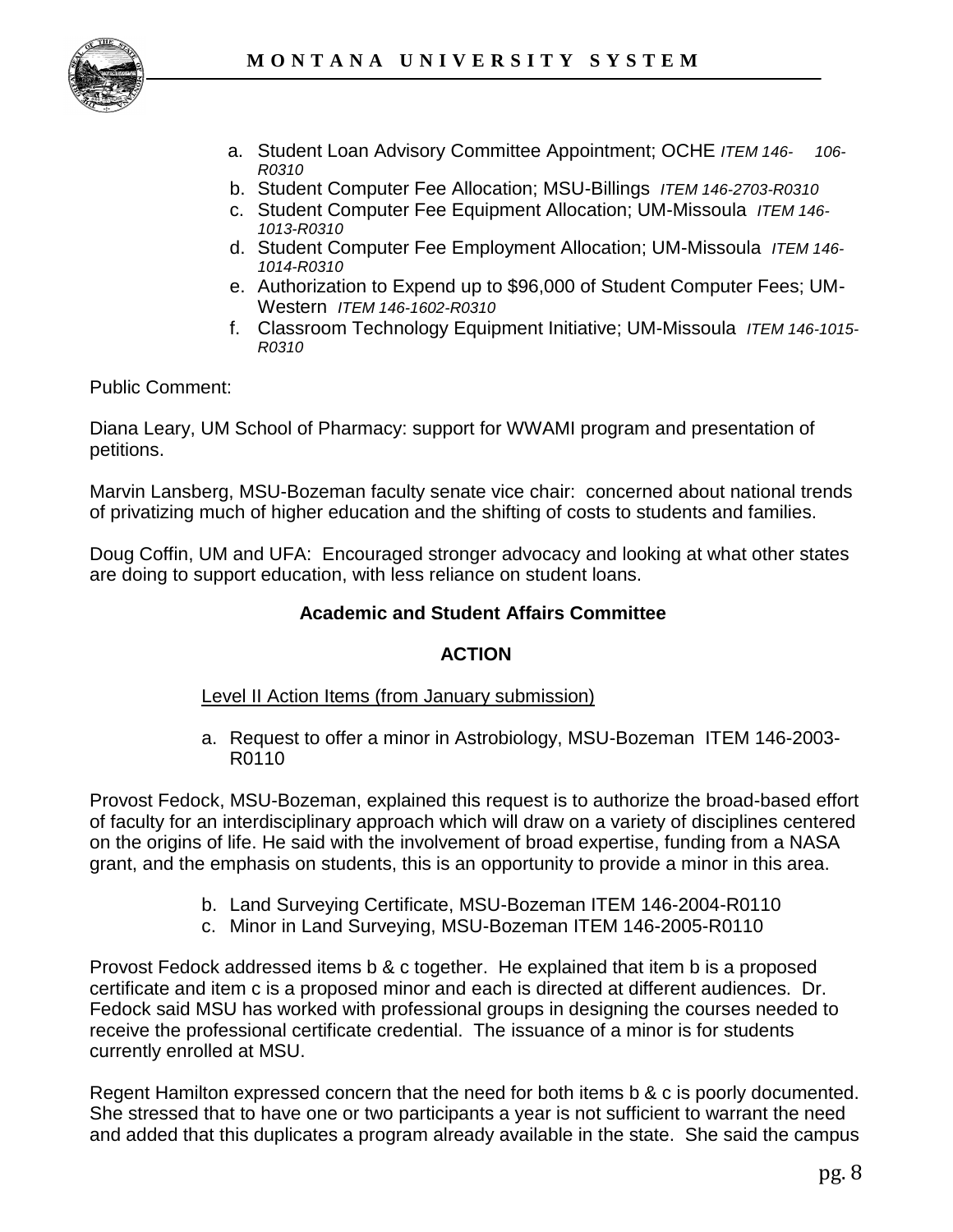needs to be careful when marketing this program. Regent Hamilton said many postprofessional programs are dealt with in continuing education programs and that option should be looked at more closely.

Provost Fedock acknowledged that Regent Hamilton raised these concerns in an earlier conference call meeting of the Academic and Student Affairs Committee and admitted these programs will likely not graduate very many students. He told the board he brought this forth in response to a request from a professional organization.

Regent Pease verified that FVCC offers an ASS degree in this field and that MSU-Northern offers some of the courses included in this proposal. Neither campus felt the proposals in items b and c would be in conflict with what their campus offers. Chancellor Trocki requested that MSU-Bozeman collaborate with MSU-Northern in allowing the MSU-Northern courses to transfer toward the completion of the certificate and degree at MSU-Bozeman.

Chairman Barrett said there needs to be an agreement that students can take some of the classes at MSU-Northern and then be allowed to take the remainder of courses at MSU-Bozeman.

d. Student Health Insurance ITEM 146-112-R0310

Commissioner Stearns explained that in the past, student health insurance had a cap of \$50,000. The university system then decided to provide an option for students to have a real health insurance option, which is now \$200,000. She said all the campuses in the MUS, other than MSU-Great Falls COT and UM-Helena COT, already provide this option and both campuses need to be included. Commissioner Stearns said the cost to the students is \$800 per semester and clarified that the insurance benefits also extend through the summer. She added that, as is currently the policy, if the student shows proof of already having insurance, then he or she can opt out. Commissioner Stearns said the participating campuses have formed a consortium, working with MUS benefits director, to make decisions regarding the student plan.

# **CONSENT**

# a. Level I memorandum

Dan Villa, governor's office, asked if the requests in the memorandum are preparing people for a degree or preparing them for the workforce, and he introduced Mark Maki, State Director of Apprenticeship at the Department of Labor. Mr. Maki spoke to the board on the issue of paying certificates versus utility certificates. If demand for the occupation does not exist or the apprenticeship opportunity is not available, the certificate is not a paying certificate. Dan Villa suggested the campuses look at the demand of occupations within the programs and cautioned them against steering people toward degrees with a lack of employment demand.

Deputy Commissioner Mary Moe said she wanted the board to be aware that she had asked a campus to pull three program approvals that had been submitted as Level I requests because they duplicate existing online program. Dr. Moe said she understood the guidance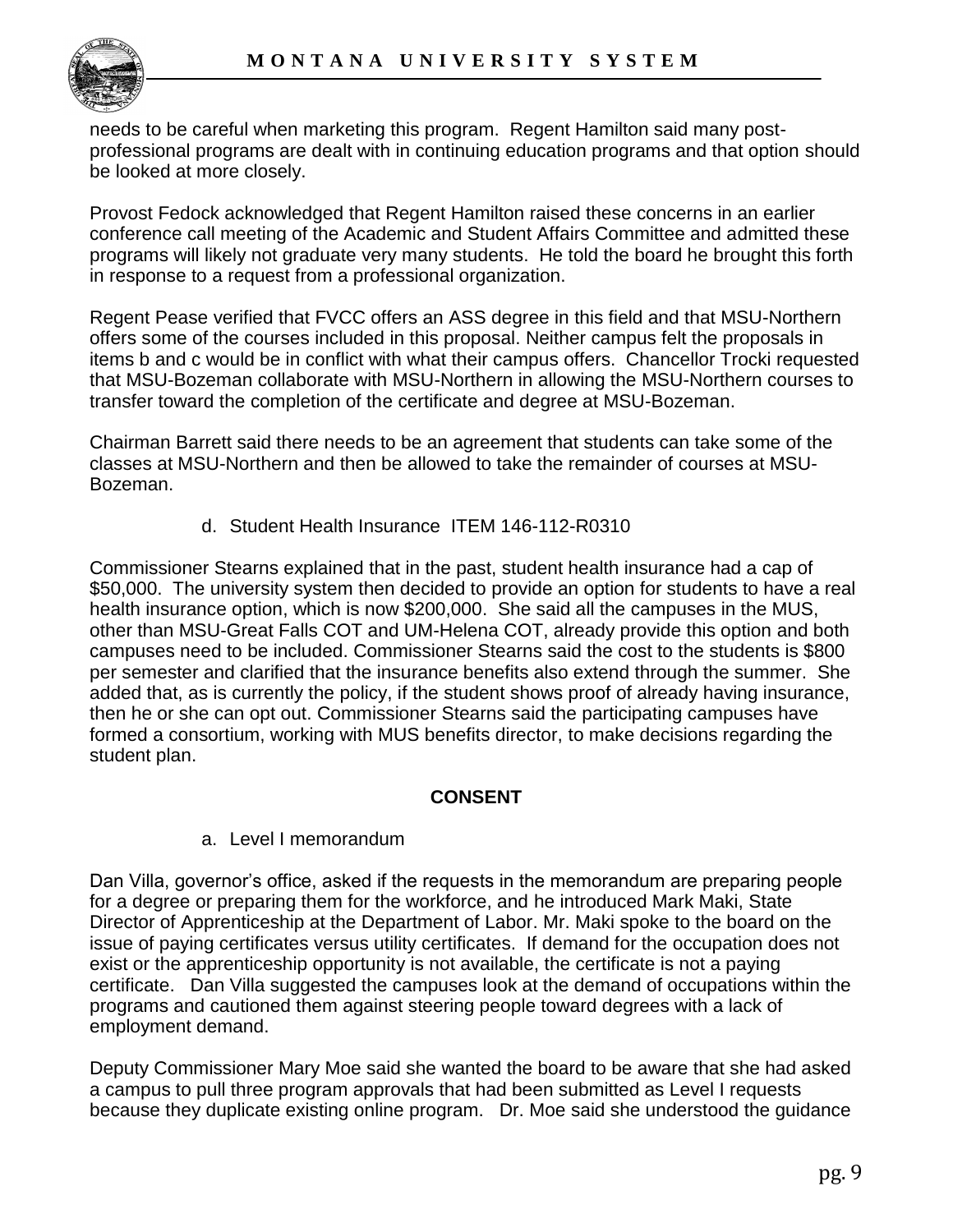

of the board, based on their discussion at the September 2009 meeting, was to avoid duplication.

Dr. Tom Gibson, Director of eLearning, OCHE, gave an update on the number of online courses and programs developed and the importance of online opportunities to the campuses. After a discussion of the value of online learning and the ongoing difficulty of determining when program duplication is unnecessary, the board directed Deputy Commissioner Moe to draw up guidelines that addressed comments and concerns raised in the discussion, after which the campus could resubmit its requests.

- b. Honorary Degree Approvals
	- MSU-Bozeman
	- MT Tech
	- UM-Missoula

## **INFORMATION**

a. Introduction of Kassandra Murphy-Brazill, Director of American Indian and Minority Achievement

Deputy Commissioner Moore introduced Kassandra Murphy-Brazil, who was recently hired as the new director of American Indian and Minority Achievement at OCHE in February.

> b. Pathways to The University of Montana: A Proposed Change in the Admissions Model *ITEM 146-1011-R0310*

Provost Engstrom said this request is for increasing graduation rates. One of the key strategies is to put into place a revised admissions model, to drive student preparation in the K-12 sector, and to drive earlier college application. He explained that the proposed admissions model focuses on requirements of a certain GPA, a certain proficiency in math, and set SAT and ACT scores. The 2<sup>nd</sup> category addressed the current admissions requirements of using additional supplemental information to look at college readiness. He said the  $3<sup>rd</sup>$  category is for students that don't meet the admission requirements, but are granted a provisional admission, of which the campus has a 15% pool. Dr. Engstrom explained that they now have many students that wait until well into the summer to apply for admission and consequently don't get the full advantage of student services and counseling that other students do. Dr. Engstrom said he was unsure if this required action by the board or fell within current policy already in place.

Regent Hamilton said this is an excellent proposal and stressed the importance for the two flagship campuses to take a role. She expressed concern about the 15% provisional admissions pool because of the perception in Montana that although the MUS has the requirement of the rigorous core, there are ways to get around that if you really want to attend that campus.

Joyce Silverthorne, Office of Superintendent of Public Instruction (OPI), requested the board work with K-12 on determining what readiness is.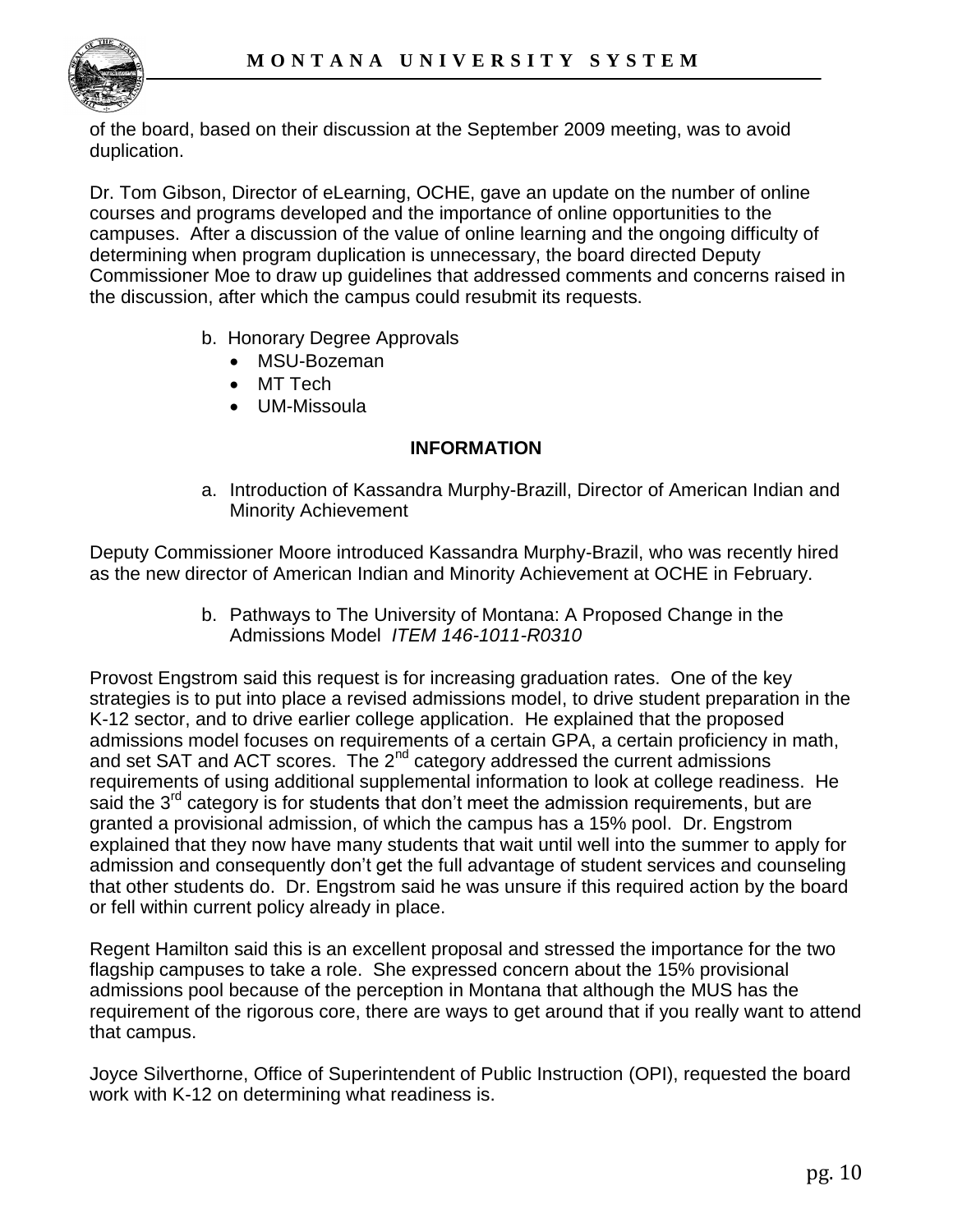

Provost Engstrom responded that the Montana Digital Academy courses will be ready in fall 2010 and the intent of this proposal was to get students to take college preparatory classes. Having the college credit offered in the high school is beyond the intent of this proposal.

Dan Villa told the board that OPI needs to realize they need to meet national standards now, one of which defines entrance requirements for higher education. He said the other set of national standards identifies exit requirements for K-12. Mr. Villa told the board there is also a fiscal component in federal stimulus funding for K-12 meeting the national standards and the Montana Digital Academy has been scaled up to reach those standards.

Deputy Commissioner Moore said she has worked with Provost Engstrom about ways to communicate more clearly about admissions expectations. Further, staff from her office are working with Chief Academic Officers across the system to consolidate and clarify existing MUS admission standards.

# New Level II Items for action in May

- c. Master of Engineering Degree Program, MSU-Bozeman *ITEM 146-2006- R0310*
- d. Authorization to offer an Associate of Applied Science Sustainable Energy Technician; MSU-Great Falls COT, MSU-Northern, MSU-Billings COT, and Montana Tech COT *ITEM 146-2854-R0310 |*
- e. Authorization to offer a Certificate of Applied Science Sustainable Energy Technician; MSU-Great Falls COT, MSU-Northern, MSU-Billings COT, and Montana Tech COT *ITEM 146-2855-R0310 |*
- f. Approval to create an A.A. degree in Pre-Professional Social Work, UM-Missoula *ITEM 146-1009-R0310*
- g. Approval to establish a Bachelors of Fine Art in Media Arts, UM-Missoula *ITEM 146-1010-R0310*
- h. Approval of a new National Center for Landscape Fire Analysis, UM-Missoula *ITEM 146-1020-R0310*

Public Comment: Eric Gross, ASUM senate: supportive of offering additional on-line courses.

# **Staff and Compensation Committee**

## **ACTION**

a. Approval of Deferred Compensation Plan Between MSU-Bozeman and President Waded Cruzado; *OCHE ITEM 146-107-R0310*

Kevin McRae, Director of Labor Relations and Human Resources, OCHE, said this item constitutes a Board of Regents directive of a deferred compensation plan for the president of MSU-Bozeman, President Waded Cruzado. He reminded the board that when President Cruzado was hired, a deferred compensation item was included as a benefit of her employment and this item is for approval of that component. He noted this will not entail any student funds, scholarship funds, or public or taxpayer funds.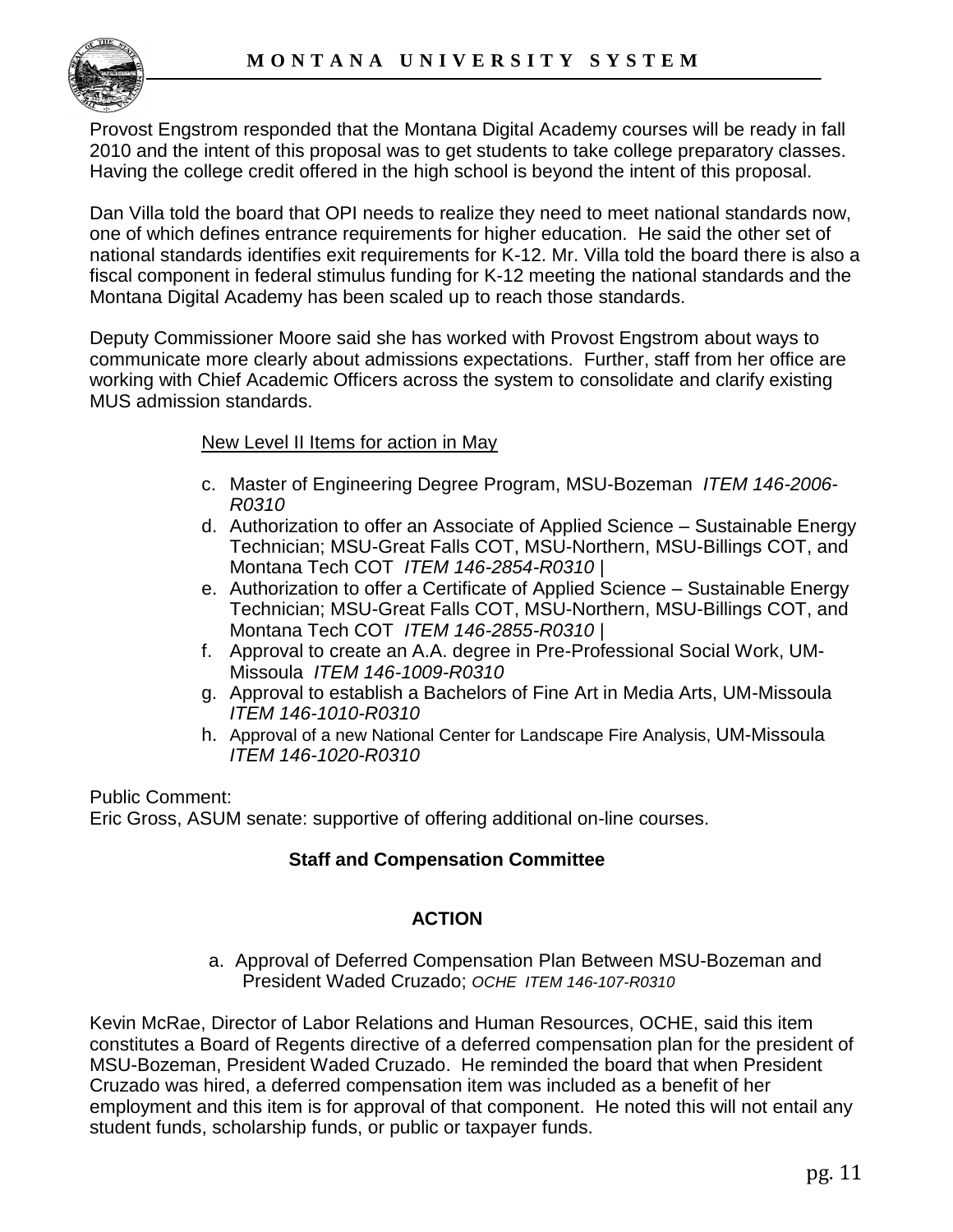

b. UM Presidential Salary Parity

Mr. McRae explained that this item establishes that regents observe equivalent salaries for the positions of president at The University of Montana and Montana State University, two comparable positions within the MUS. He said from a compensation standpoint, this item aims to maintain stability and an environment of executive salaries, recognizing long service of capable individuals. He said the item notes that the hiring of a future UM president shall not cause further imbalance in president salaries.

# **INFORMATION**

## Progress of UM Presidential Search

Regent Christian explained that he received Dr. Stephen Reno's draft report, which will provide direction and be shared soon. He told the board that he will be releasing the names of the search committee very soon, at which time he will schedule a meeting of the search committee to set the time-frame. He said the presidential search is on schedule and he intends to stay on schedule throughout the process.

## **CONSENT**

## Staff Items

- c. UM-Missoula *ITEM 146-1000-R0310*
- d. MSU-Billings *ITEM 146-2700-R0310*
- e. Approval of Employee Equity Interest/Lorang *ITEM 146-1016-R0310 Attachment #1*
- f. Professor Emeritus of Art: Richard Helzer; MSU-Bozeman *ITEM 146-2001- R0310*
- g. Professor Emeritus of Educational Theory and Practice and Mathematics: David Davison; MSU-Billings *ITEM 146-2702-R0310*
- h. Professor Emeritus of Music: Janice Wiberg; MSU-Northern *ITEM 146-2801- R0310*

### Labor Agreements

- a. UM-Missoula College of Technology Faculty Agreement *ITEM 146- 101- R0310*
- b. International Brotherhood of Electrical Workers *ITEM 146-102-R0310*
- c. International Union of Operating Engineers at the Colleges of Technology *ITEM 146-103-R0310 1*
- d. International Union of Operating Engineers on the "Four-Year" Campuses *ITEM 146-104-R0310*
- e. Teamsters Local #2 at Montana State University *ITEM 146-105-R0310*

Regent Barnosky asked if the commissioner's salary should be addressed at this time as well. Chairman Barrett replied that the time to address the commissioner's salary is during the commissioner's annual evaluation.

Public Comment: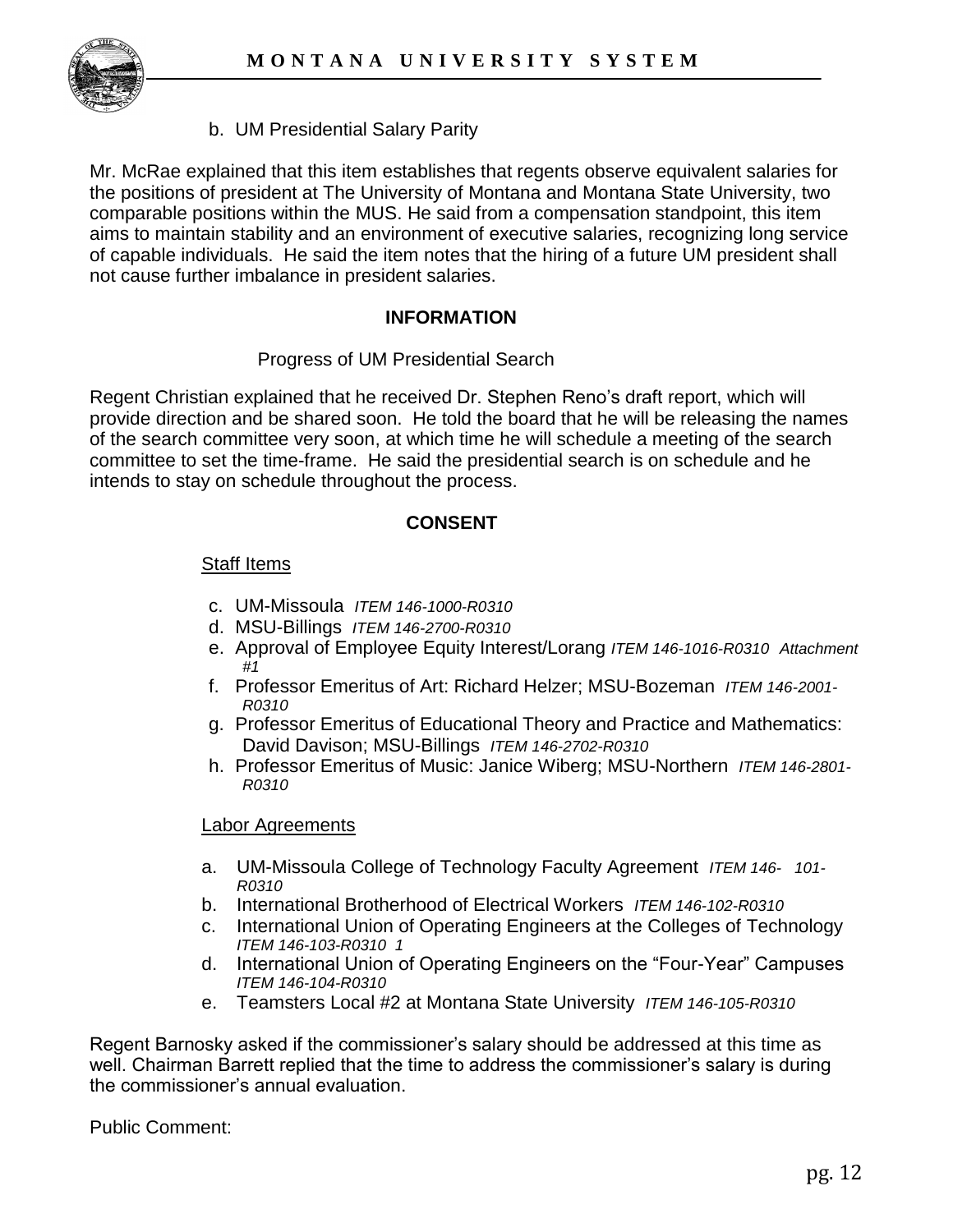

Marco Farro, MEA-MFT: spoke to the board about a program entitled "Work That Matters," that draws attention on the work that all public employees in Montana do.

# **Two-Year Education and Workforce Development Committee**

Chairman Barrett told the board that Regent Hamilton will chair the committee upon the departure of former regent Lila Taylor, whose term has expired.

### **INFORMATION**

a. Current Dual Enrollment Landscape in Montana

Deputy Commissioner Moe reviewed the document s provided as attachments to the agenda. Her office explored five models of dual enrollment, four of which are being used in Montana, and identified the policy and practice issues related to each one, as well as overall issues. Dr. Moe stated that, while each campus is diligently responding to school district requests for dual enrollment opportunities, the disparities between campuses illustrates the need for statelevel guidelines. The High School to College Transitions Workgroup of the College!Now Initiative will be using this information as the context for its work on dual enrollment.

b. Talking Points – College!Now

Deputy Commissioner Moe told the board she held a meeting with the two-year leadership group and with the national leaders earlier in the week and thanked the state board, two-year leadership group, and BOR for their leadership and support.

Dan Villa said the Office of the Commissioner of Higher Education represented by Dr. Moe, the governor's office, and the Department of Labor were recently awarded a grant focusing on how to work with the "9-5's" in the workforce and to get more workers with the needed credentials.

c. Perkins Report

Deputy Commissioner Moe told the board that Montana will be having a monitoring visit by the federal Perkins Program representative the 3<sup>rd</sup> week of June 2010. Montana was one of several states in the country chosen for this visit, and her staff are gearing up for the intensive document review.

Dr. Moe also reported on advances in the "tech prep" component of Montana's Perkins funding. Montana has set up a statewide program allowing high school students to get college credit for high school courses, if they score sufficiently well on a national exam. The "Career/Technical Advanced Placement" courses are to be paralleled with advanced placement courses currently familiar to high school faculty, students, and parents. Through meetings with the faculty councils organized for the Transfer Initiative, seven career/technical courses have been articulated for Career/Technical AP opportunities.

## **Employee appeal**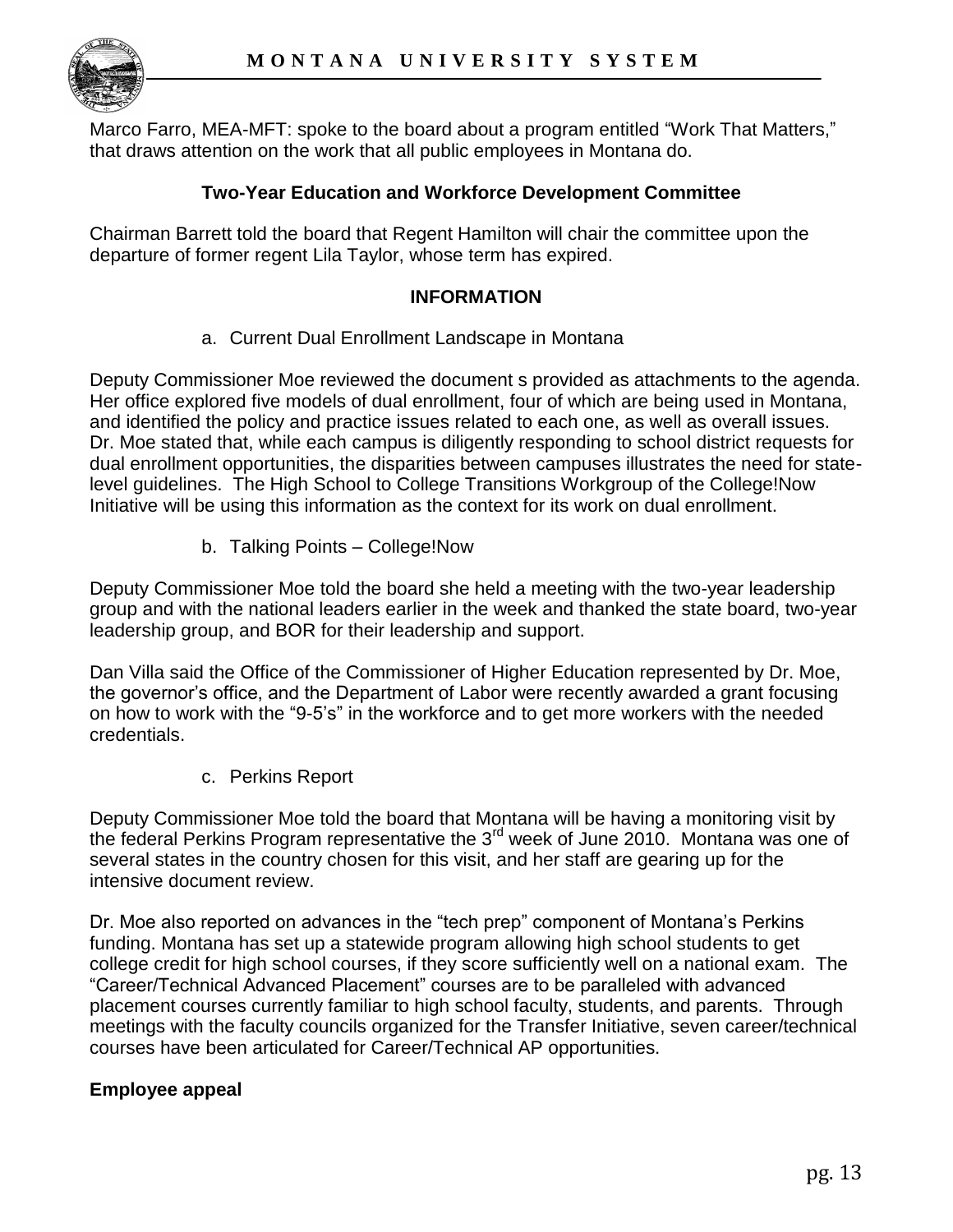

Chairman Barrett explained that the board needed to vote on whether to hear the appeal or not. There was no motion to hear the appeal; therefore, the decision of the commissioner will stand.

Meeting recessed at 3:50 PM.

The board moved to the STC Board Room for Executive Session to address confidential personnel matters.

# **Friday, March 5, 2010**

The board reconvened at 8:45 AM.

Chancellor Storey introduced Professor Rob Thomas, who was recently awarded the prestigious national U.S. Professor of the Year Award by the Carnegie Association. Professor Thomas was chosen for his impact on and involvement with students and scholarly achievements. The board recognized the outstanding service of Professor Thomas.

Professor Thomas spoke to the board about his work at the UM-Western campus and involvement with the Experience One program implemented at UM-Western, adding that Experience One allows the faculty to educate the students one class at a time, to learn experientially, with the help of faculty mentors to empower the students. He said this model of education has resulted in increased enrollment and requires the student be fully engaged in learning.

# **System Information**

a. DCC/MCC Banner Implementation Project Update

Dr. Ray Ford, UM Director of IT, explained that contracts with SunGard Higher Education were entered into in December 2009. He said UM-Missoula has been working with both Dawson Community College and Miles Community College as they move forward in the project.

b. MSU Integration Initiative Update

Associate Commissioner Tyler Trevor said the integration project means the alignment of business practices and aligning codes. This involves common course numbering, which entails aligning the courses and giving them common numbers. This initiative requires the campuses to conduct business the same way and to register students in the same manner.

Jim Rimpau, MSU, Vice President of Planning and Chief Information Officer, presented the MSU Integration Initiative - Statement of Goals. He explained this is a vision statement for a "no hassle institution" and that the campus continues to look for what is best for the students. Dr. Rimpau said primary goals include service to students, operational efficiencies, academic coordination and quality of data. He said the Regents' Information Technology Strategic directions focus on administrative efficiencies, seamless student enrollment, consistent business practices, better articulation between their campuses, and alignment with accreditation requirements. Dr. Rimpau explained that President Cruzado announced the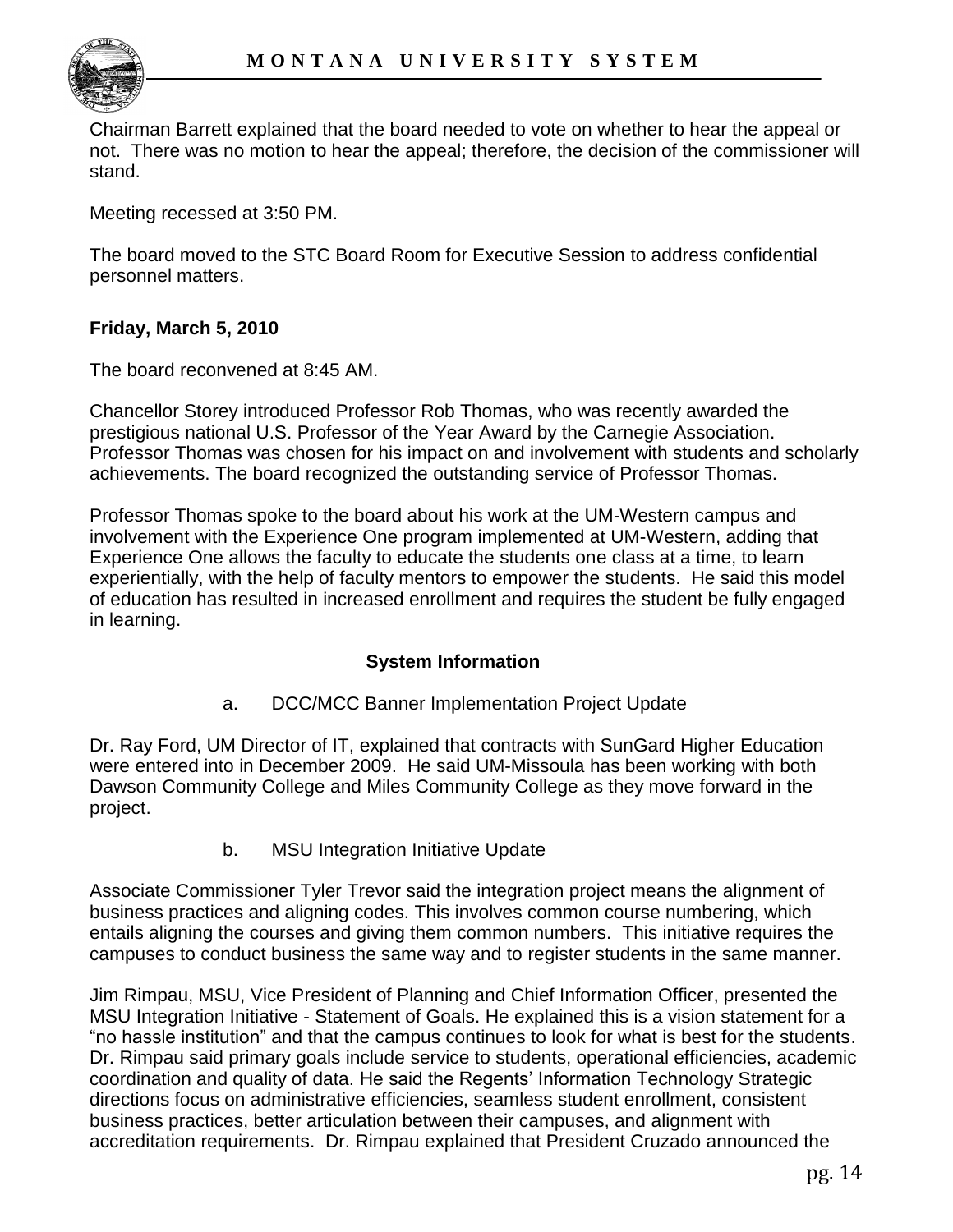

critical mission to create a university-wide, single, unified, standardized information system, based on standardized policies, procedures, and data elements. He said President Cruzado assigned the committees working on this to think about development of the following: a one university concept; a four-campus structure; campus and agency missions; a common academic calendar; a plan for distance education; an academic strategic plan; a budget management plan and; a common payroll plan.

c. UM Integration Plan

Ray Ford, UM Director of IT, explained that a priority of UM is to clean up student data in response to a state mandate to do data recovery. Dr. Ford said UM is focusing on what they are doing with the actual Banner hardware and what they need to build over next few years, which will include a fault tolerant and implementation of Banner system. Dr. Ford explained the importance of building a system so that part of the system resides in Missoula, another in Butte and possibly another in Miles City because if there is only one physical site location, it can present a problem if something happens that takes out the system in that location.

President Dennison explained that they didn't have the needed connectivity prior to this and they needed to guarantee it would be secure and could maintain the bandwidth and connectivity that is needed for that level and type of communication. He said this means that UM will need to go outside the state system and will, therefore, issue an RFP soon. President Dennison said UM will come to an agreement with what the common data elements need to populate the data warehouse.

d. Northern Tier Update

Dr. Ray Ford explained that the Northern Tier is essentially complete now, with connection from UM to Spokane, WA. He pointed out that this is a connectivity increase of twenty times magnitude, going from 4 MB to 10 KB. He said one aspect of the banner system for MCC and DCC is the connectivity improvement. Dr. Ford said campuses are working together in submitting proposals and to utilize the state data system in Miles City. He said because of the capacity available, the MUS can engage in partnerships in the research and education world.

Associate Commissioner Trevor clarified this integration would fit in with the Longitudinal Data Grant because of the large role of an integrated data warehouse in the grant proposal. He said the goal is to link higher education data with K-12 data that is all funneled into a data warehouse, which creates efficiencies because of the data and integration. He said the plan is to create a loop from high school to college to jobs.

Commissioner Stearns said this is an example of leadership from higher education campuses, her office, and OPI, and demonstrates the maturing of restructuring in the university system.

Regent Buchanan encouraged support of continued technological advances and the collaboration.

Regent Hamilton expressed excitement about the information presented, the maturation of the restructuring process and reflected on the intent of the framers of the constitution to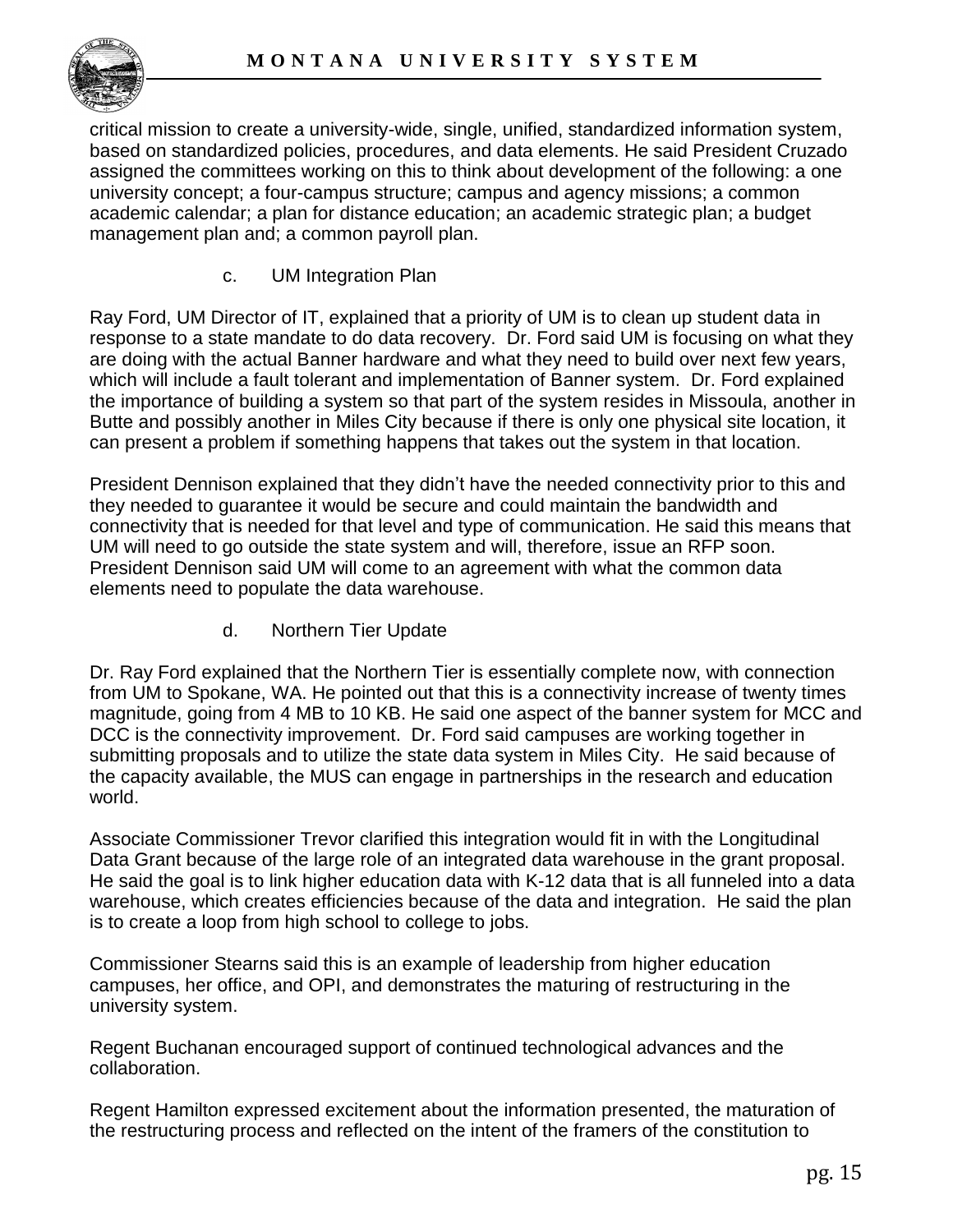

operate as a single university system.

Associate Commissioner Trevor said if the MUS is truly integrated, an MSU-Bozeman student could take a class at MSU-Billings and all the information would be in the same place and would show up as seamless on one transcript instead of two. He said the registrar at both campuses would show the same information, paychecks could be issued from the same location, as could financial aid, accounting and purchasing.

Commissioner Stearns referenced questions in the press this week. She said in visits to many of the campuses, she saw the campuses are developing ways to enable students to find answers in one location. She told the board that what we are talking about is value, the value that leadership, hard work, and innovation is bringing to students across the state. She noted the press seems to focus more on cost than value probably because it is easier to cover, but it's barely half the real story in most decisions.

# **COMMITTEE REPORTS, DISCUSSION & ACTION**

# a. **Administrative, Budget, and Audit Oversight Committee**

### **ACTION**

a. Revised Operating Budgets FY2010; MT Tech *ITEM 146-1501-R0310*

Chairman Barrett moved approval of the revised operating budgets for MT Tech. Motion passed 6-0. Regent Christian was absent during voting on the budget committee items.

> b. Authorization to Expend Reverted Appropriation, UM-Western *ITEM 146- 1601-R0310*

Chairman Barrett moved approval of item b. Motion passed 6-0.

## **CONSENT**

- a. Student Loan Advisory Committee Appointment; OCHE *ITEM 146-106- R0310*
- b. Student Computer Fee Allocation; MSU-Billings *ITEM 146-2703-R0310*
- c. Student Computer Fee Equipment Allocation; UM-Missoula *ITEM 146- 1013-R0310*
- d. Student Computer Fee Employment Allocation; UM-Missoula *ITEM 146- 1014-R0310*
- e. Authorization to Expend up to \$96,000 of Student Computer Fees; UM-Western *ITEM 146-1602-R0310*
- f. Classroom Technology Equipment Initiative; UM-Missoula *ITEM 146-1015- R0310*
- g. Authorization to Expend Reverted Appropriations; UM-Western *ITEM 146- 1601-R0310*

Chairman Barrett moved approval of the consent agenda. Motion passed 6-0.

## b. **Academic and Student Affairs Committee**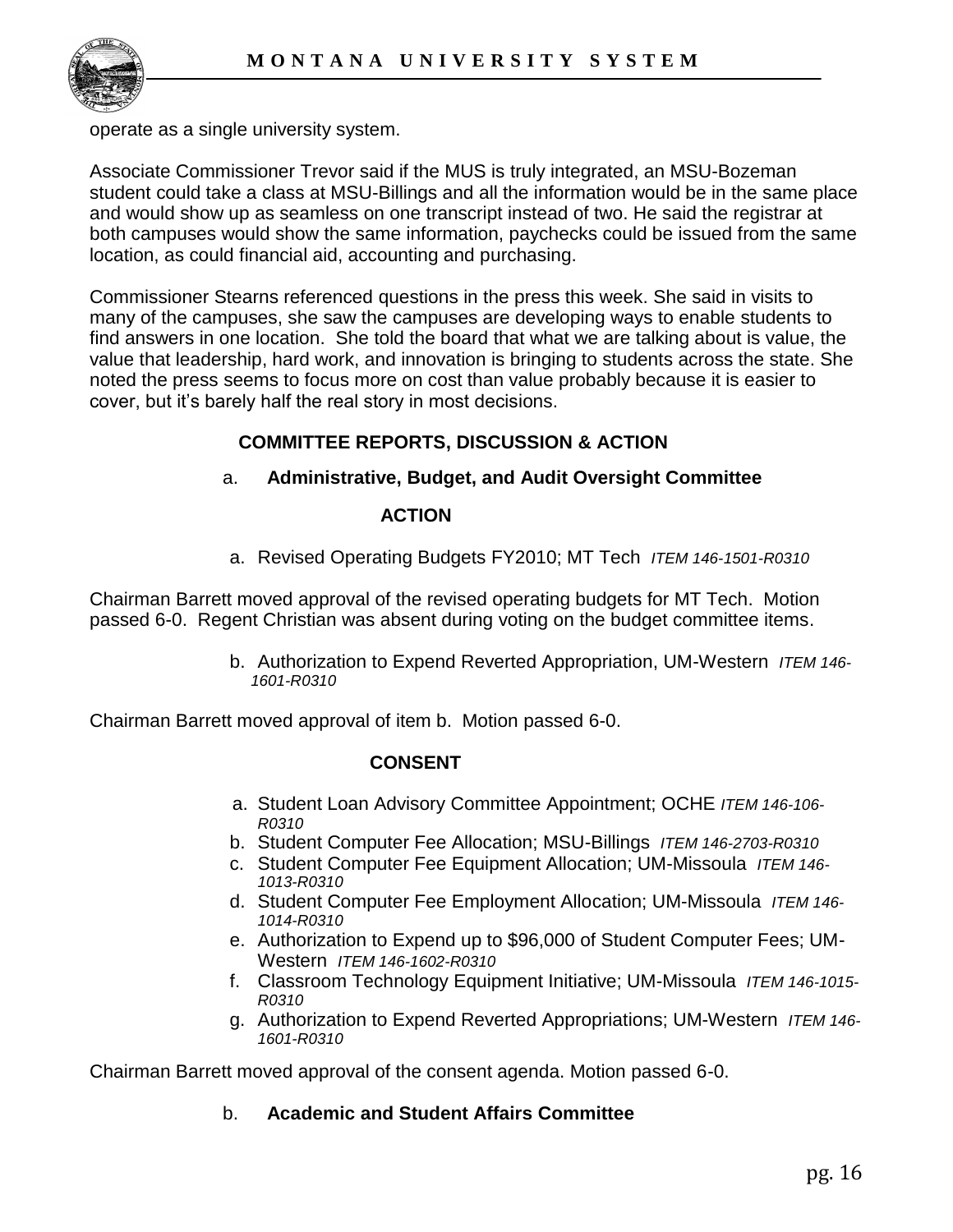

# **ACTION**

## Level II Action Items (from January submission)

a. Request to offer a minor in Astrobiology, MSU-Bozeman *ITEM 146-2003- R0110*

Provost Joe Fedock said this provides the opportunity to provide coursework supported by a large NASA grant that is providing educational support as well as technical expertise.

Regent Pease moved approval of item a. Motion passed 7-0.

b. Land Surveying Certificate, MSU-Bozeman *ITEM 146-2004-R0110*

Provost Fedock said the purpose of this is for existing students at MSU to meet the requirements for the next step in the land surveying process, and that certification could be defined. The certificate would be for those non-degree seeking students.

c. Minor in Land Surveying, MSU-Bozeman *ITEM 146-2005-R0110*

Regent Hamilton said she opposes these two items in land surveying. Before supporting, she wants to see proof of MSU-Bozeman working with MSU-Northern.

Provost Fedock publicly pledged cooperation and collaboration with MSU-Northern.

Regent Pease moved approval of items b & c. Motion passed 7-0.

d. Student Health Insurance *ITEM 146-112-R0310*

Chairman Barrett stressed the importance of providing the opportunity for students to get good health insurance coverage.

Regent Pease moved approval of item d. Motion passed 7-0.

## **CONSENT**

- a. Level I memorandum
- b. Honorary Degree Approvals
	- MSU-Bozeman
	- MT Tech
	- UM-Missoula

Regent Hamilton reminded the board that Level 1 items are things that have been approved by staff.

Deputy Moore provided additional clarification that Level 1 and Level II are different. She explained that, by policy, OCHE staff are able to approve Level 1 items. Level II items are issues that OCHE staff thinks are of considerable substance and therefore believe regental approval should be sought.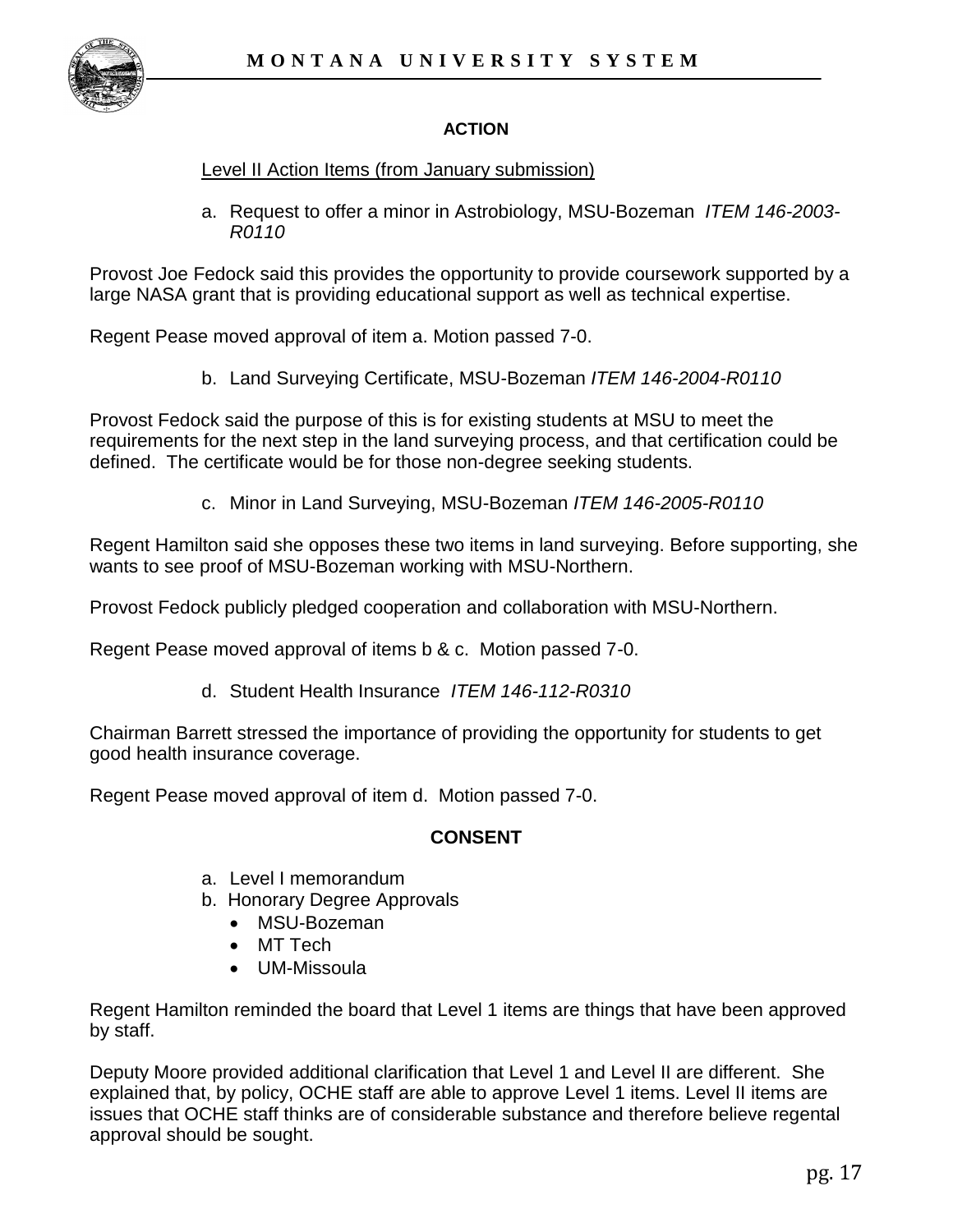

Regent Hamilton moved approval of the Level I Memorandum. Motion passed 7-0.

Regent Pease moved approval of the honorary degrees. Motion passed 7-0.

New Level II Items for action in May

- c. Master of Engineering Degree Program, MSU-Bozeman *ITEM 146-2006- R0310*
- d. Authorization to offer an Associate of Applied Science Sustainable Energy Technician; MSU-Great Falls COT, MSU-Northern, MSU-Billings COT, and Montana Tech COT *ITEM 146-2854-R0310*
- e. Authorization to offer a Certificate of Applied Science Sustainable Energy Technician; MSU-Great Falls COT, MSU-Northern, MSU-Billings COT, and Montana Tech COT *ITEM 146-2855-R0310*
- f. Approval to create an A.A. degree in Pre-Professional Social Work, UM-Missoula *ITEM 146-1009-R0310*
- g. Approval to establish a Bachelors of Fine Art in Media Arts, UM-Missoula *ITEM 146-1010-R0310*
- h. Approval of a new National Center for Landscape Fire Analysis, UM-Missoula *ITEM 146-1020-R0310*

Regent Hamilton said she has concerns about the proposed admissions standards UM presented and questioned how to deal with those.

Commissioner Stearns replied that OCHE has shared concerns with UM. Deputy Commissioner Moore added that the discussion among the CAO's has begun with clarifying admission standards policies and that she has not made any recommendations on policy changes yet. Dr. Moore said the UM proposal is not outside current policy but is a new campus process for enrollment management. Dr. Moore said that College!Now is looking at what they want to do with the two-year institutions. She also wants to include K-12 partners in the discussions on the issue. She said any recommendations for possible policy changes will be brought to the board.

Commissioner Stearns said if any changes are made to admission standards that they need to be done in a holistic way without holding up entrepreneurial ways of the campuses.

Chairman Barrett requested the board join the City of Bozeman in a moment of silence, remembering the explosion in Bozeman one year ago.

# **c. Staff and Compensation Committee**

## **ACTION**

a. Approval of Deferred Compensation Plan Between MSU-Bozeman and President Waded Cruzado; *OCHE ITEM 146-107-R0310*

Regent Barnosky asked about the "other conditions" referenced in President Cruzado's deferred compensation plan. Chairman Barrett explained the primary condition is five years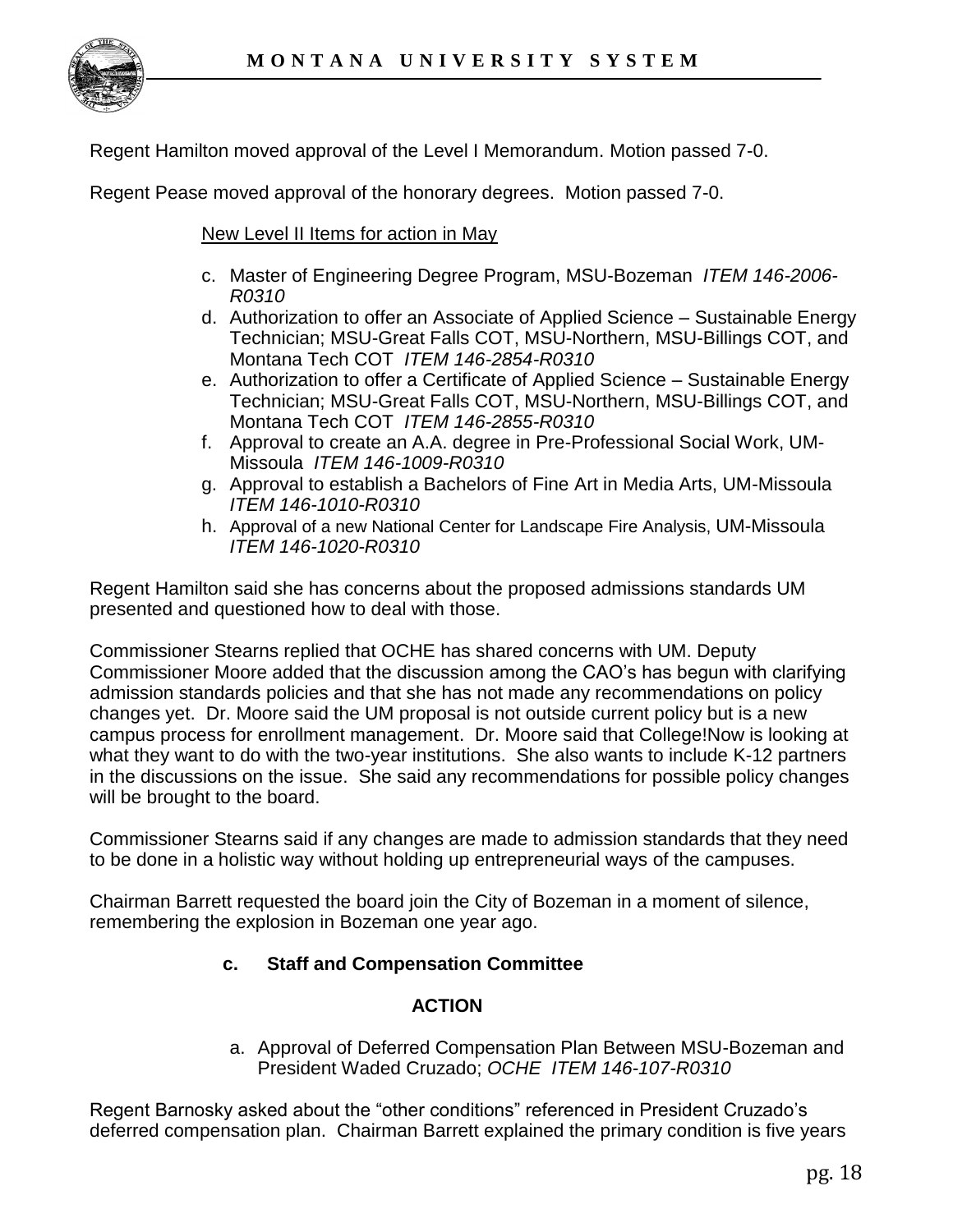

of service and that, in order to meet IRS regulations, the plan must state additional specific conditions (such as availability for counseling) to be met in the future; this ensures the employee is not taxed on the entire compensation amount at one time.

Regent Christian moved approval of item a. Motion passed 5-2, with Regents Buchanan and Barnosky voting no.

b. Presidential Salary Parity; OCHE *ITEM 146-113-R0310*

Regent Christian moved approval of item b. Motion passed 6-1, with Regent Buchanan voting no.

# **CONSENT**

## Staff Items

- a. UM-Missoula *ITEM 146-1000-R0310*
- b. MSU-Billings *ITEM 146-2700-R0310*
- c. Approval of Employee Equity Interest/Lorang *ITEM 146-1016-R0310 Attachment #1*
- d. Professor Emeritus of Art: Richard Helzer; MSU-Bozeman *ITEM 146-2001- R0310*
- e. Professor Emeritus of Educational Theory and Practice and Mathematics: David Davison; MSU-Billings *ITEM 146-2702-R0310*
- f. Professor Emeritus of Music: Janice Wiberg; MSU-Northern *ITEM 146-2801- R0310*
- g. Professor Emeritus of Administration: Jane Howell; MSU-Billings *ITEM 146- 2704-R0310*

Regent Christian moved approval of items a-g. Motion passed 7-0.

### Labor Agreements

- a. UM-Missoula College of Technology Faculty Agreement *ITEM 146- 101- R0310*
- b. International Brotherhood of Electrical Workers *ITEM 146-102-R0310*
- c. International Union of Operating Engineers at the Colleges of Technology *ITEM 146-103-R0310*
- d. International Union of Operating Engineers on the "Four-Year" Campuses *ITEM 146-104-R0310*
- e. Teamsters Local #2 at Montana State University *ITEM 146-105-R0310*

Regent Christian moved approval of labor agreements a-e. Motion passed 7-0.

## **d. Workforce Development and Two-Year Education**

Regent Hamilton explained there were no action or consent items for approval on the committee agenda.

## **Kindergarten to College Focus: Teacher Education**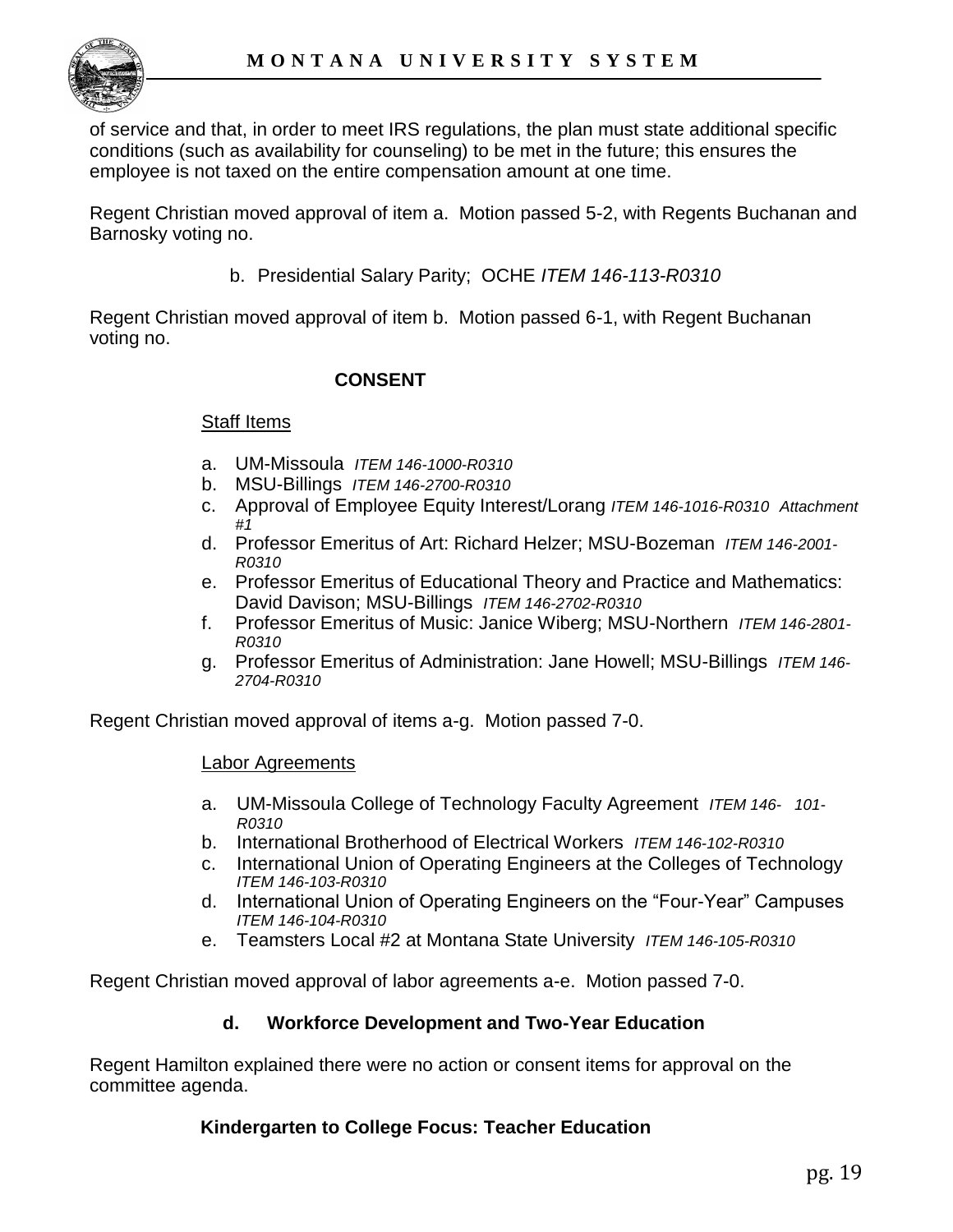

Participants: Lynette Zuroff - Carroll College, Larry Baker - MSU-Bozeman, Mary Susan Fishbaugh – MSU Billings, Pam Wilson – MSU-Northern, Barb Vail – Rocky Mountain College, Cindy O'Dell – Salish Kootenai College, Delena Norris-Tull – UM-Western, Angel Turoski – University of Great Falls, and Roberta Evans, UM-Missoula.

Commissioner Stearns said the presentation focused on teacher education. Superintendant of Public Instruction, Denise Juneau, explained that there are nine programs for teacher preparation throughout Montana.

The Montana Council of Deans gave a presentation entitled "A Celebration of Education: The Role of Colleges of Education in Montana." The presentation focused on partnerships with P-12, BPE, BOR, OCHE, OPI, the governor's office, the Higher Education Consortium, School Administrators of Montana, Montana School Boards Association, and addressed education as a profession, the complex mission, participation in P-20 activities and goals, education enrollments, state and national roles, accreditation and collaborative work being done.

Commissioner Stearns posed the following questions that are sometimes asked, for the purpose of policy direction:

- Why doesn't the university system just accept students who are not ready for college, remediate them, and send the bill back to K-12.
- Is there enough demand for teachers to have this many teacher prep programs in the state?
- Is it true we no longer attract the best and brightest in the teacher education field?
- Is teacher compensation at the root of that problem?
- How does that relate to the student loan program?
- Is the Loan Forgiveness Program having any impact?
- What about the starting salary in rural Montana?
- What about the union mentality? How do the unions help future students counter the notion of going into a union guild?

Dan Villa asked how to develop teachers that will make children want to be life-long learners and how tenure is implemented in MT.

The following answers were given by the MT Council of Deans members present:

- Higher education has an obligation to admit people who want higher education.
- Tenure is taken very seriously and does have some purpose of evaluation of teachers. Accreditation standards mandate they focus on performance.
- Teachers are trained to look at the readiness of the students they are teaching, rather than a set of expectations.
- Teachers have a responsibility to help students meet the required levels of admission to higher education.
- Montana is  $47^{\text{th}}$  in the nation in teacher salary, yet a large number of students graduating from college choose to stay in Montana.
- It is difficult to attract teachers in the areas of math and science.
- Campuses are seeing increased growth in students enrolling in education programs.
- The deans encourage students to look at all options before making a